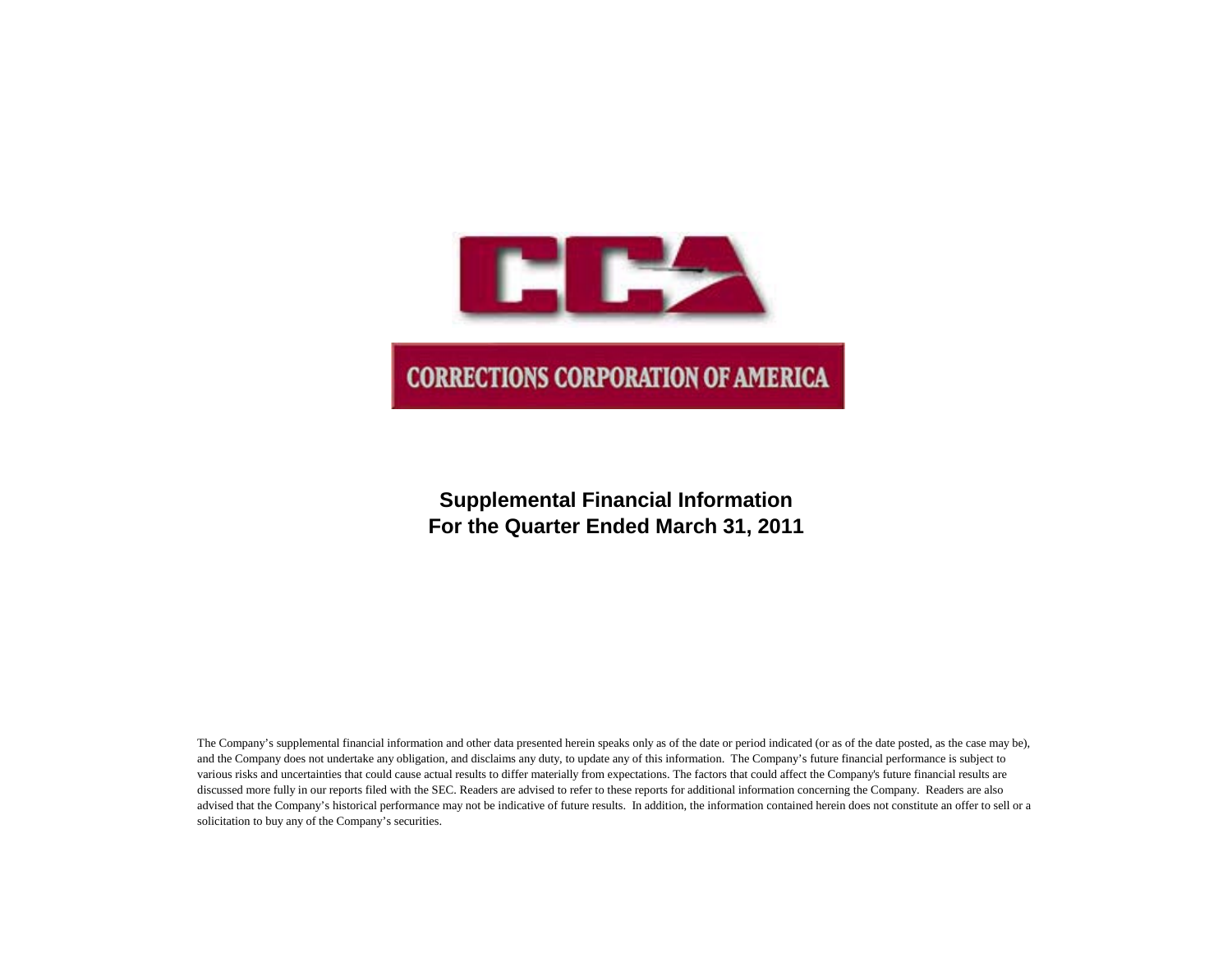# **CORRECTIONS CORPORATION OF AMERICA**

**Supplemental Financial Information For the Quarter Ended March 31, 2011**

# **TABLE OF CONTENTS**

| Consolidated Balance Sheets 1                                                                                                                                                                                                        |  |
|--------------------------------------------------------------------------------------------------------------------------------------------------------------------------------------------------------------------------------------|--|
| Consolidated Statements of Operations <b>Consolidated Statements</b> of Operations 2                                                                                                                                                 |  |
| Reconciliation of Basic to Diluted Earnings Per Share <b>Constanting Strate</b> 3                                                                                                                                                    |  |
| Calculation of Adjusted Diluted Earnings Per Share <b>Calculation</b> 4                                                                                                                                                              |  |
| Selected Financial Information <b>Constanting Constanting Constanting Constanting Constanting Constanting Constanting Constanting Constanting Constanting Constanting Constanting Constanting Constanting Constanting Constantin</b> |  |
| Analysis of Outstanding Debt 8                                                                                                                                                                                                       |  |
| Selected Operating Ratios 300 million of the Selected Operating Ratios 300 million of the Selected Operating Ratios                                                                                                                  |  |
|                                                                                                                                                                                                                                      |  |
| Diversification of Revenue 16                                                                                                                                                                                                        |  |
| Research Coverage / Credit Ratings 27                                                                                                                                                                                                |  |

Damon T. Hininger, President and Chief Executive Officer Todd J Mullenger, Chief Financial Officer 10 Burton Hills Boulevard Nashville, TN 37215 Tel.: (615) 263-3000 Fax: (615) 263-3010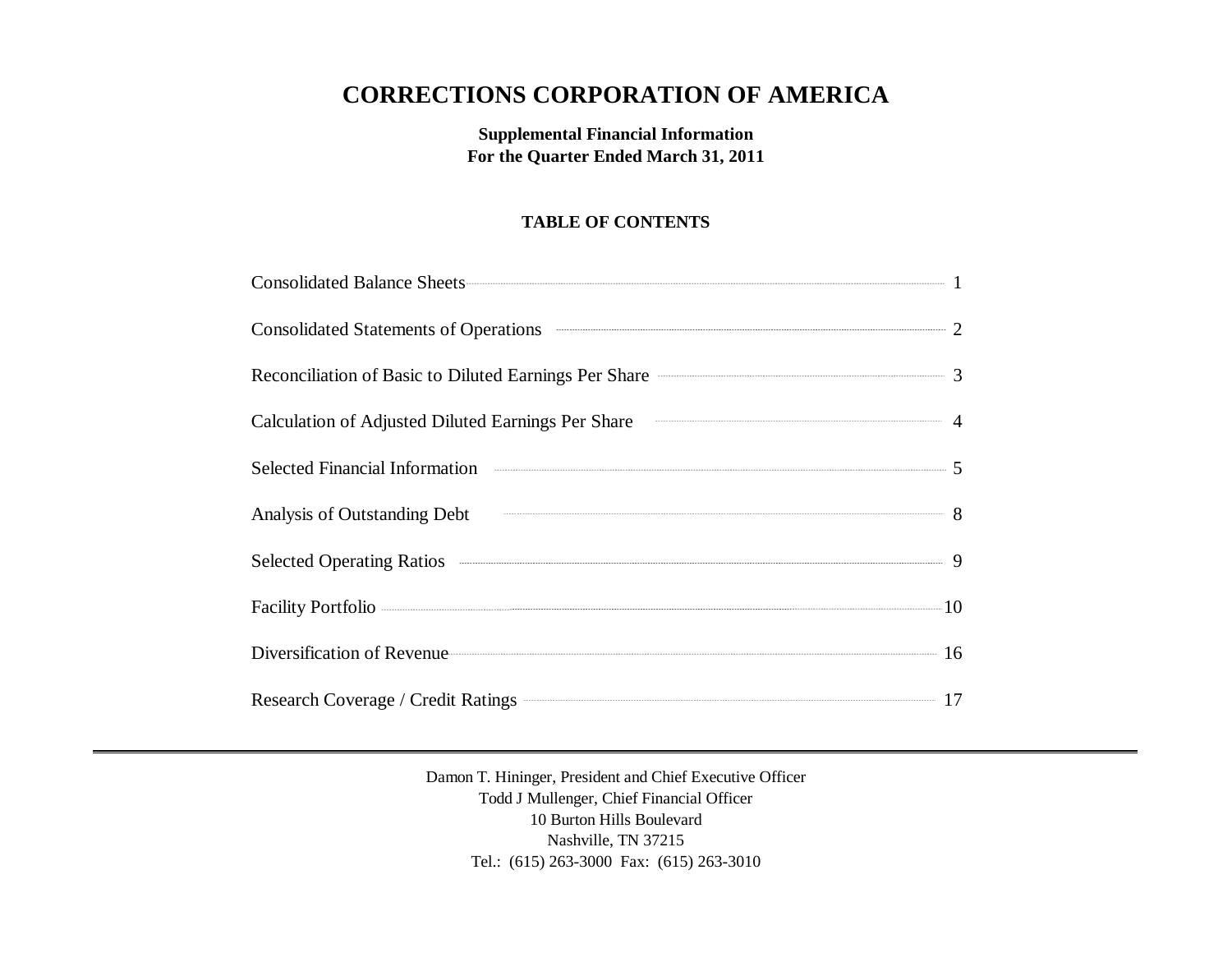## **CONSOLIDATED BALANCE SHEETS**

| <b>ASSETS</b>                               | March 31,<br>2011 |           |               | December 31,<br>2010 |               | September 30,<br>2010 |               | <b>June 30,</b><br>2010 |               | March 31,<br>2010   |  |  |
|---------------------------------------------|-------------------|-----------|---------------|----------------------|---------------|-----------------------|---------------|-------------------------|---------------|---------------------|--|--|
| Cash and cash equivalents                   | $\mathbf{\$}$     | 37,792    | <sup>\$</sup> | 25,509               | $\mathcal{S}$ | 34,439                | $\mathcal{S}$ | 22,740                  | S.            | $\overline{47,166}$ |  |  |
| Accounts receivable, net of allowance       |                   | 279,437   |               | 307,126              |               | 348,013               |               | 265,499                 |               | 249,586             |  |  |
| Deferred tax assets                         |                   | 10,920    |               | 14,132               |               | 11,275                |               | 9,472                   |               | 10,867              |  |  |
| Prepaid expenses and other current assets   |                   | 14,248    |               | 31,526               |               | 28,330                |               | 26,396                  |               | 15,566              |  |  |
| Total current assets                        |                   | 342,397   |               | 378,293              |               | 422,057               |               | 324,107                 |               | 323,185             |  |  |
| Property and equipment, net                 |                   | 2,534,839 |               | 2,549,295            |               | 2,539,880             |               | 2,548,883               |               | 2,535,559           |  |  |
| Restricted cash                             |                   | 6,758     |               | 6,756                |               | 6,754                 |               | 6,750                   |               | 6,749               |  |  |
| Investment in direct financing lease        |                   | 10,425    |               | 10,798               |               | 11,161                |               | 11,512                  |               | 11,854              |  |  |
| Goodwill                                    |                   | 11,988    |               | 11,988               |               | 11,988                |               | 11,988                  |               | 13,672              |  |  |
| Other assets                                |                   | 25,622    |               | 26,098               |               | 26,424                |               | 26,442                  |               | 26,380              |  |  |
| <b>Total</b> assets                         |                   | 2,932,029 | <sup>\$</sup> | 2,983,228            |               | 3,018,264             | \$            | 2,929,682               | $\mathbf{\$}$ | 2,917,399           |  |  |
| <b>LIABILITIES AND STOCKHOLDERS' EQUITY</b> |                   |           |               |                      |               |                       |               |                         |               |                     |  |  |
| Accounts payable and accrued expenses       | \$                | 186.188   | \$            | 205,379              | $\mathbb{S}$  | 201,937               | \$            | 181,262                 | \$            | 190,324             |  |  |
| Income taxes payable                        |                   | 9,903     |               | 476                  |               | 473                   |               | 471                     |               | 6,387               |  |  |
| Total current liabilities                   |                   | 196,091   |               | 205,855              |               | 202,410               |               | 181,733                 |               | 196,711             |  |  |
| Long-term debt                              |                   | 1,112,744 |               | 1,156,568            |               | 1,236,234             |               | 1,186,571               |               | 1,149,416           |  |  |
| Deferred tax liabilities                    |                   | 121,477   |               | 118,245              |               | 108,497               |               | 95,268                  |               | 90,945              |  |  |
| Other liabilities                           |                   | 32,428    |               | 31,689               |               | 31,957                |               | 32,175                  |               | 32,438              |  |  |
| <b>Total liabilities</b>                    |                   | 1,462,740 |               | 1,512,357            |               | 1,579,098             |               | 1,495,747               |               | 1,469,510           |  |  |
| Commitments and contingencies               |                   |           |               |                      |               |                       |               |                         |               |                     |  |  |
| Common stock - \$0.01 par value             |                   | 1,081     |               | 1,098                |               | 1,101                 |               | 1,121                   |               | 1,147               |  |  |
| Additional paid-in capital                  |                   | 1,312,796 |               | 1,354,691            |               | 1,366,688             |               | 1,403,401               |               | 1,453,947           |  |  |
| Retained earnings (deficit)                 |                   | 155,412   |               | 115,082              |               | 71,377                |               | 29,413                  |               | (7,205)             |  |  |
| Total stockholders' equity                  |                   | 1,469,289 |               | 1,470,871            |               | 1,439,166             |               | 1,433,935               |               | 1,447,889           |  |  |
| Total liabilities and stockholders' equity  | \$                | 2,932,029 | \$            | 2,983,228            | $\mathbf{\$}$ | 3,018,264             | \$            | 2,929,682               | \$            | 2,917,399           |  |  |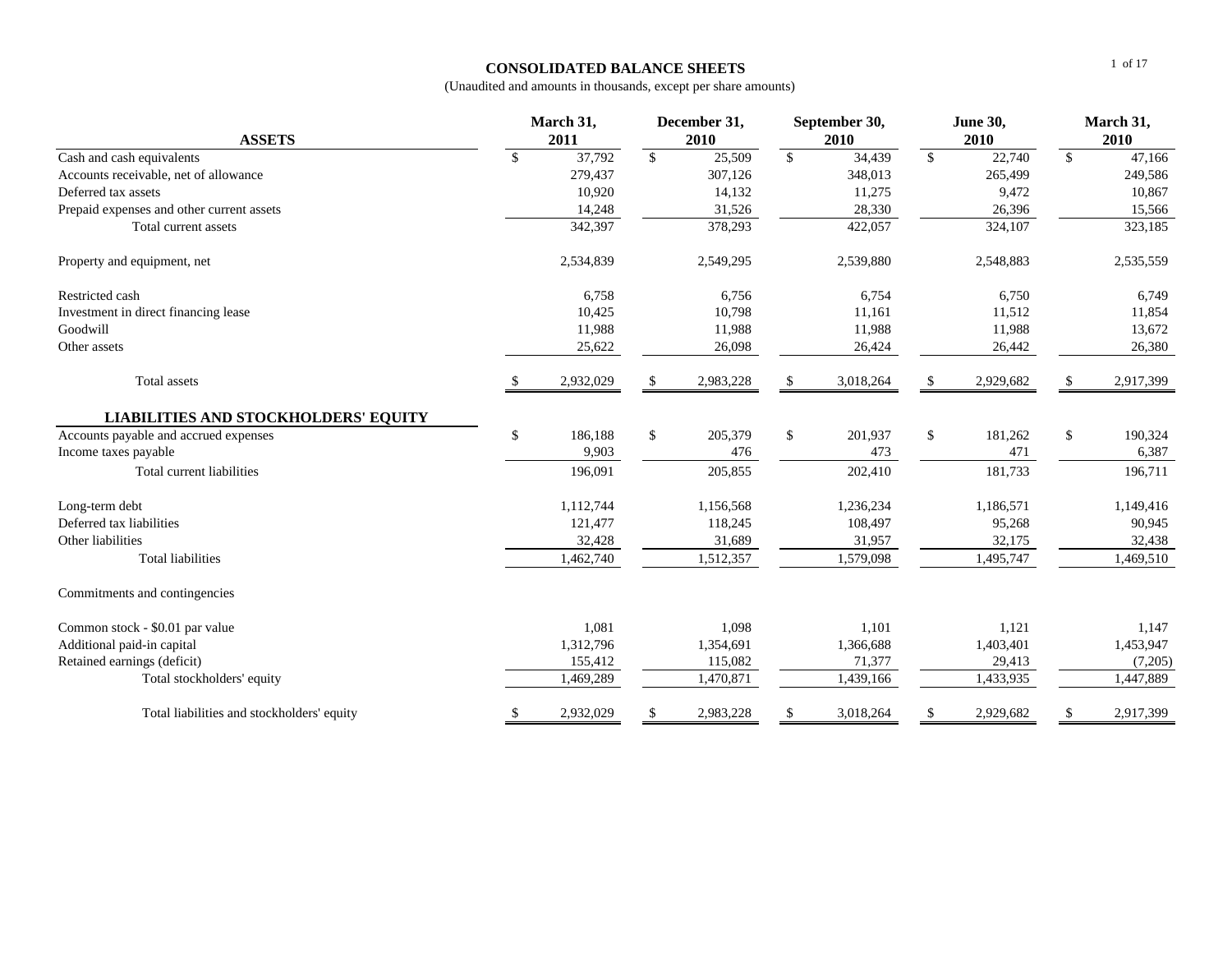#### **CONSOLIDATED STATEMENTS OF OPERATIONS**

|                                                              |               | <b>For the Three Months Ended</b><br>March 31, |               | For the Twelve<br><b>Months Ended</b><br>December 31, |           |  |
|--------------------------------------------------------------|---------------|------------------------------------------------|---------------|-------------------------------------------------------|-----------|--|
|                                                              |               | 2011                                           | 2010          |                                                       | 2010      |  |
| <b>REVENUE:</b>                                              |               |                                                |               |                                                       |           |  |
| Management:                                                  |               |                                                |               |                                                       |           |  |
| Federal                                                      | \$            | 182,374                                        | \$<br>172,176 | \$                                                    | 717,800   |  |
| <b>State</b>                                                 |               | 216,346                                        | 204,689       |                                                       | 838,526   |  |
| Local                                                        |               | 14,248                                         | 14,160        |                                                       | 58,537    |  |
| Other                                                        |               | 13,679                                         | 13,359        |                                                       | 53,416    |  |
| Total management revenue                                     |               | 426,647                                        | 404,384       |                                                       | 1,668,279 |  |
| Transportation                                               |               | 771                                            | 558           |                                                       | 4,036     |  |
| Rental                                                       |               | 551                                            | 793           |                                                       | 2,557     |  |
| Other                                                        |               | 105                                            | 47            |                                                       | 159       |  |
|                                                              |               | 428,074                                        | 405,782       |                                                       | 1,675,031 |  |
| <b>EXPENSES:</b>                                             |               |                                                |               |                                                       |           |  |
| Operating:                                                   |               |                                                |               |                                                       |           |  |
| Facility fixed                                               |               | 223,870                                        | 220,349       |                                                       | 873,335   |  |
| Facility variable                                            |               | 69,020                                         | 65,958        |                                                       | 274,686   |  |
| Transportation                                               |               | 3,113                                          | 3,254         |                                                       | 14,888    |  |
| Other                                                        |               | 102                                            | 112           |                                                       | 862       |  |
| Total operating expenses                                     |               | 296,105                                        | 289,673       |                                                       | 1,163,771 |  |
| General and administrative                                   |               | 21,447                                         | 18,614        |                                                       | 84,148    |  |
| Depreciation and amortization                                |               | 27,055                                         | 24,964        |                                                       | 104,051   |  |
|                                                              |               | 344,607                                        | 333,251       |                                                       | 1,351,970 |  |
| <b>OPERATING INCOME</b>                                      |               | 83,467                                         | 72,531        |                                                       | 323,061   |  |
| <b>OTHER EXPENSE:</b>                                        |               |                                                |               |                                                       |           |  |
| Interest expense, net                                        |               | 18,402                                         | 17,271        |                                                       | 71,127    |  |
| Other expenses                                               |               | 71                                             | 72            |                                                       | 40        |  |
|                                                              |               | 18,473                                         | 17,343        |                                                       | 71,167    |  |
| <b>INCOME FROM CONTINUING OPERATIONS BEFORE INCOME TAXES</b> |               | 64,994                                         | 55,188        |                                                       | 251,894   |  |
| Income tax expense                                           |               | (24, 664)                                      | (21,016)      |                                                       | (94,297)  |  |
| <b>INCOME FROM CONTINUING OPERATIONS</b>                     |               | 40,330                                         | 34,172        |                                                       | 157,597   |  |
| Income (loss) from discontinued operations, net of taxes     |               |                                                | 734           |                                                       | (404)     |  |
| <b>NET INCOME</b>                                            | <sup>\$</sup> | 40,330                                         | \$<br>34,906  | $\mathcal{S}$                                         | 157,193   |  |
| <b>BASIC EARNINGS PER SHARE</b>                              | -S            | 0.37                                           | \$<br>0.30    | $\mathcal{S}$                                         | 1.40      |  |
| <b>DILUTED EARNINGS PER SHARE</b>                            | \$            | 0.37                                           | \$<br>0.30    | \$                                                    | 1.39      |  |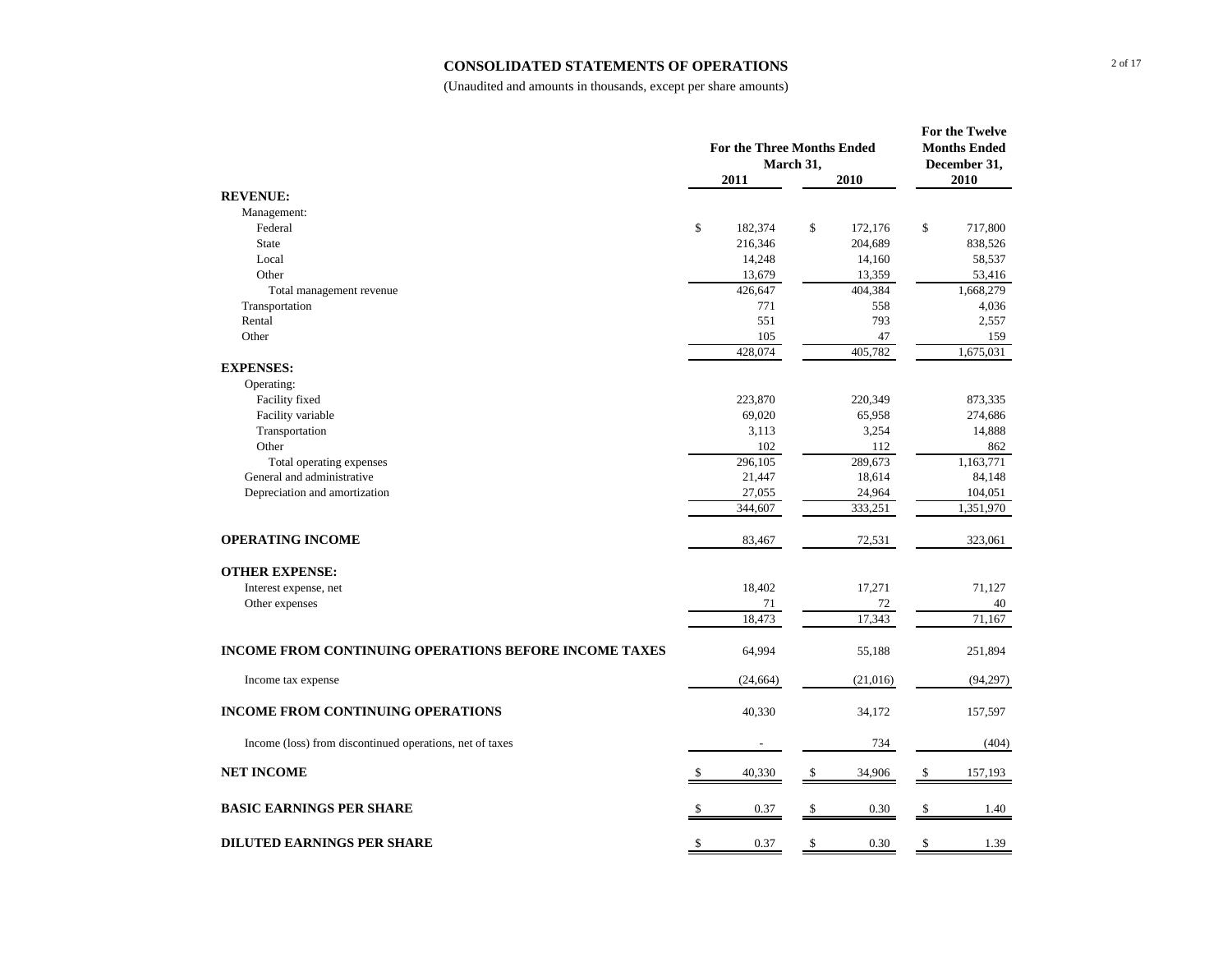## **RECONCILIATION OF BASIC TO DILUTED EARNINGS PER SHARE**

| Basic:<br>Income from continuing operations<br>\$<br>40,330<br>34,172<br>\$<br>157,597<br>\$<br>Income (loss) from discontinued operations, net of taxes<br>734<br>(404)<br>$\mathbf{\$}$<br>Net income<br>40,330<br>34,906<br>157,193<br>\$<br><sup>\$</sup><br>Diluted:<br>\$<br>\$<br>Income from continuing operations<br>40,330<br>\$<br>34,172<br>157,597<br>Income (loss) from discontinued operations, net of taxes<br>734<br>(404)<br>$\mathbb{S}$<br>\$<br>$\mathbb{S}$<br>157,193<br>Diluted net income<br>40,330<br>34,906<br>Basic:<br>109,103<br>112,413<br>Weighted average common shares outstanding<br>115,754<br>Unvested restricted common stock<br>(415)<br>(395)<br>(398)<br>Weighted average common shares outstanding-basic<br>108,688<br>115,359<br>112,015<br>Diluted:<br>Weighted average common shares outstanding-basic<br>108,688<br>112,015<br>115,359<br>Effect of dilutive securities:<br>693<br>839<br>Stock options<br>769<br>Restricted stock-based compensation<br>162<br>193<br>156<br>Weighted average shares and assumed conversions-diluted<br>112,977<br>109,543<br>116,354<br>Basic earnings per share:<br>\$<br>\$<br>\$<br>Income from continuing operations<br>0.37<br>0.29<br>1.41<br>Income (loss) from discontinued operations, net of taxes<br>0.01<br>(0.01)<br>Net income<br>0.37<br>$\mathbb{S}$<br>$\mathbf{s}$<br>0.30<br>1.40<br>Diluted earnings per share:<br>Income from continuing operations<br>\$<br>\$<br>\$<br>0.37<br>0.29<br>1.39<br>Income (loss) from discontinued operations, net of taxes<br>0.01<br>Net income<br>0.37<br>\$<br>\$<br>1.39<br>\$<br>0.30 |  | For the Three Months Ended March 31,<br>2011 | <b>For the Twelve</b><br><b>Months Ended</b><br>December 31,<br>2010 |  |  |
|--------------------------------------------------------------------------------------------------------------------------------------------------------------------------------------------------------------------------------------------------------------------------------------------------------------------------------------------------------------------------------------------------------------------------------------------------------------------------------------------------------------------------------------------------------------------------------------------------------------------------------------------------------------------------------------------------------------------------------------------------------------------------------------------------------------------------------------------------------------------------------------------------------------------------------------------------------------------------------------------------------------------------------------------------------------------------------------------------------------------------------------------------------------------------------------------------------------------------------------------------------------------------------------------------------------------------------------------------------------------------------------------------------------------------------------------------------------------------------------------------------------------------------------------------------------------------------------------------------------------------------|--|----------------------------------------------|----------------------------------------------------------------------|--|--|
|                                                                                                                                                                                                                                                                                                                                                                                                                                                                                                                                                                                                                                                                                                                                                                                                                                                                                                                                                                                                                                                                                                                                                                                                                                                                                                                                                                                                                                                                                                                                                                                                                                |  |                                              |                                                                      |  |  |
|                                                                                                                                                                                                                                                                                                                                                                                                                                                                                                                                                                                                                                                                                                                                                                                                                                                                                                                                                                                                                                                                                                                                                                                                                                                                                                                                                                                                                                                                                                                                                                                                                                |  |                                              |                                                                      |  |  |
|                                                                                                                                                                                                                                                                                                                                                                                                                                                                                                                                                                                                                                                                                                                                                                                                                                                                                                                                                                                                                                                                                                                                                                                                                                                                                                                                                                                                                                                                                                                                                                                                                                |  |                                              |                                                                      |  |  |
|                                                                                                                                                                                                                                                                                                                                                                                                                                                                                                                                                                                                                                                                                                                                                                                                                                                                                                                                                                                                                                                                                                                                                                                                                                                                                                                                                                                                                                                                                                                                                                                                                                |  |                                              |                                                                      |  |  |
|                                                                                                                                                                                                                                                                                                                                                                                                                                                                                                                                                                                                                                                                                                                                                                                                                                                                                                                                                                                                                                                                                                                                                                                                                                                                                                                                                                                                                                                                                                                                                                                                                                |  |                                              |                                                                      |  |  |
|                                                                                                                                                                                                                                                                                                                                                                                                                                                                                                                                                                                                                                                                                                                                                                                                                                                                                                                                                                                                                                                                                                                                                                                                                                                                                                                                                                                                                                                                                                                                                                                                                                |  |                                              |                                                                      |  |  |
|                                                                                                                                                                                                                                                                                                                                                                                                                                                                                                                                                                                                                                                                                                                                                                                                                                                                                                                                                                                                                                                                                                                                                                                                                                                                                                                                                                                                                                                                                                                                                                                                                                |  |                                              |                                                                      |  |  |
|                                                                                                                                                                                                                                                                                                                                                                                                                                                                                                                                                                                                                                                                                                                                                                                                                                                                                                                                                                                                                                                                                                                                                                                                                                                                                                                                                                                                                                                                                                                                                                                                                                |  |                                              |                                                                      |  |  |
|                                                                                                                                                                                                                                                                                                                                                                                                                                                                                                                                                                                                                                                                                                                                                                                                                                                                                                                                                                                                                                                                                                                                                                                                                                                                                                                                                                                                                                                                                                                                                                                                                                |  |                                              |                                                                      |  |  |
|                                                                                                                                                                                                                                                                                                                                                                                                                                                                                                                                                                                                                                                                                                                                                                                                                                                                                                                                                                                                                                                                                                                                                                                                                                                                                                                                                                                                                                                                                                                                                                                                                                |  |                                              |                                                                      |  |  |
|                                                                                                                                                                                                                                                                                                                                                                                                                                                                                                                                                                                                                                                                                                                                                                                                                                                                                                                                                                                                                                                                                                                                                                                                                                                                                                                                                                                                                                                                                                                                                                                                                                |  |                                              |                                                                      |  |  |
|                                                                                                                                                                                                                                                                                                                                                                                                                                                                                                                                                                                                                                                                                                                                                                                                                                                                                                                                                                                                                                                                                                                                                                                                                                                                                                                                                                                                                                                                                                                                                                                                                                |  |                                              |                                                                      |  |  |
|                                                                                                                                                                                                                                                                                                                                                                                                                                                                                                                                                                                                                                                                                                                                                                                                                                                                                                                                                                                                                                                                                                                                                                                                                                                                                                                                                                                                                                                                                                                                                                                                                                |  |                                              |                                                                      |  |  |
|                                                                                                                                                                                                                                                                                                                                                                                                                                                                                                                                                                                                                                                                                                                                                                                                                                                                                                                                                                                                                                                                                                                                                                                                                                                                                                                                                                                                                                                                                                                                                                                                                                |  |                                              |                                                                      |  |  |
|                                                                                                                                                                                                                                                                                                                                                                                                                                                                                                                                                                                                                                                                                                                                                                                                                                                                                                                                                                                                                                                                                                                                                                                                                                                                                                                                                                                                                                                                                                                                                                                                                                |  |                                              |                                                                      |  |  |
|                                                                                                                                                                                                                                                                                                                                                                                                                                                                                                                                                                                                                                                                                                                                                                                                                                                                                                                                                                                                                                                                                                                                                                                                                                                                                                                                                                                                                                                                                                                                                                                                                                |  |                                              |                                                                      |  |  |
|                                                                                                                                                                                                                                                                                                                                                                                                                                                                                                                                                                                                                                                                                                                                                                                                                                                                                                                                                                                                                                                                                                                                                                                                                                                                                                                                                                                                                                                                                                                                                                                                                                |  |                                              |                                                                      |  |  |
|                                                                                                                                                                                                                                                                                                                                                                                                                                                                                                                                                                                                                                                                                                                                                                                                                                                                                                                                                                                                                                                                                                                                                                                                                                                                                                                                                                                                                                                                                                                                                                                                                                |  |                                              |                                                                      |  |  |
|                                                                                                                                                                                                                                                                                                                                                                                                                                                                                                                                                                                                                                                                                                                                                                                                                                                                                                                                                                                                                                                                                                                                                                                                                                                                                                                                                                                                                                                                                                                                                                                                                                |  |                                              |                                                                      |  |  |
|                                                                                                                                                                                                                                                                                                                                                                                                                                                                                                                                                                                                                                                                                                                                                                                                                                                                                                                                                                                                                                                                                                                                                                                                                                                                                                                                                                                                                                                                                                                                                                                                                                |  |                                              |                                                                      |  |  |
|                                                                                                                                                                                                                                                                                                                                                                                                                                                                                                                                                                                                                                                                                                                                                                                                                                                                                                                                                                                                                                                                                                                                                                                                                                                                                                                                                                                                                                                                                                                                                                                                                                |  |                                              |                                                                      |  |  |
|                                                                                                                                                                                                                                                                                                                                                                                                                                                                                                                                                                                                                                                                                                                                                                                                                                                                                                                                                                                                                                                                                                                                                                                                                                                                                                                                                                                                                                                                                                                                                                                                                                |  |                                              |                                                                      |  |  |
|                                                                                                                                                                                                                                                                                                                                                                                                                                                                                                                                                                                                                                                                                                                                                                                                                                                                                                                                                                                                                                                                                                                                                                                                                                                                                                                                                                                                                                                                                                                                                                                                                                |  |                                              |                                                                      |  |  |
|                                                                                                                                                                                                                                                                                                                                                                                                                                                                                                                                                                                                                                                                                                                                                                                                                                                                                                                                                                                                                                                                                                                                                                                                                                                                                                                                                                                                                                                                                                                                                                                                                                |  |                                              |                                                                      |  |  |
|                                                                                                                                                                                                                                                                                                                                                                                                                                                                                                                                                                                                                                                                                                                                                                                                                                                                                                                                                                                                                                                                                                                                                                                                                                                                                                                                                                                                                                                                                                                                                                                                                                |  |                                              |                                                                      |  |  |
|                                                                                                                                                                                                                                                                                                                                                                                                                                                                                                                                                                                                                                                                                                                                                                                                                                                                                                                                                                                                                                                                                                                                                                                                                                                                                                                                                                                                                                                                                                                                                                                                                                |  |                                              |                                                                      |  |  |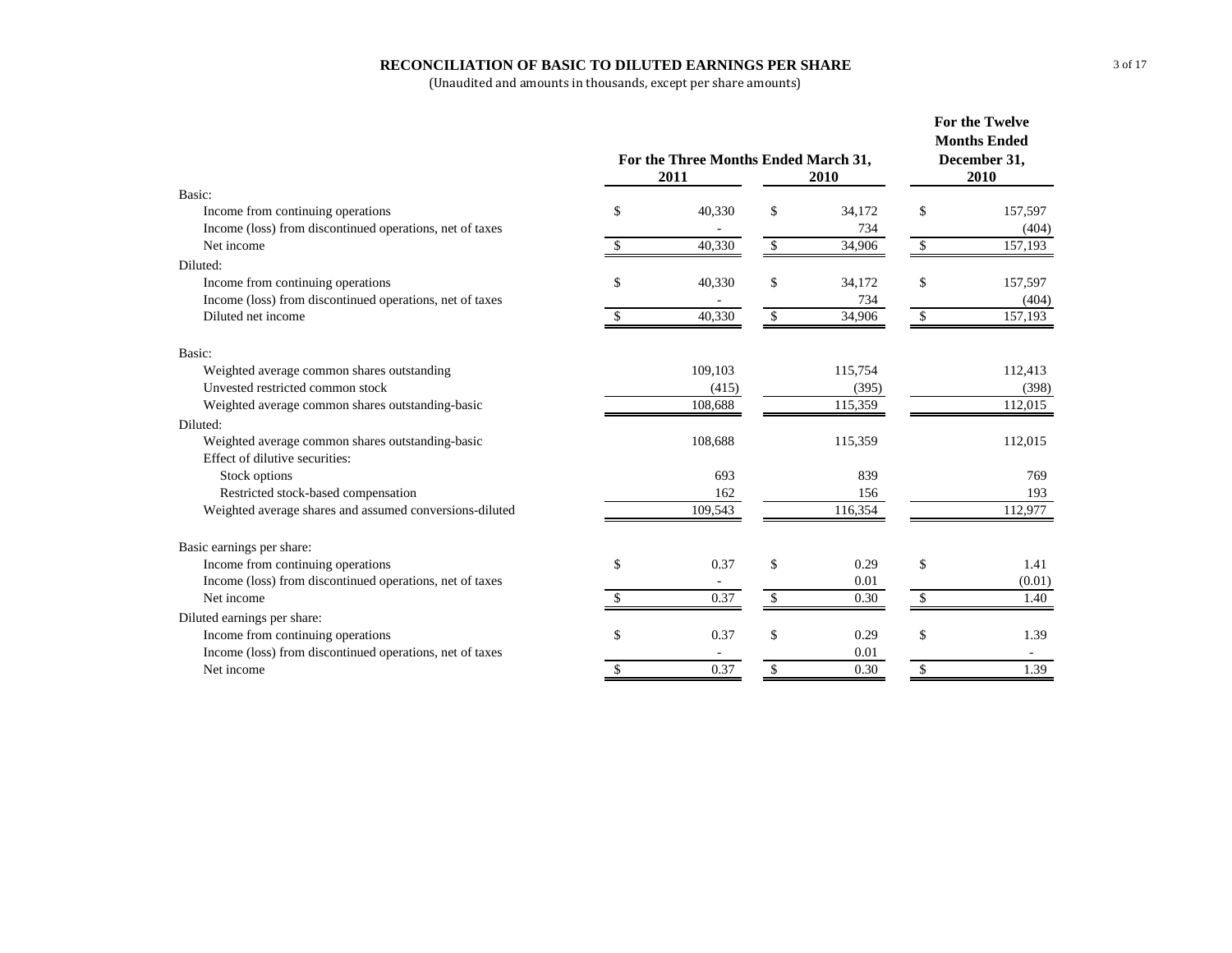## **CALCULATION OF ADJUSTED DILUTED EARNINGS PER SHARE**

|                                                                                      | For the Three Months Ended March 31,<br>2011 | For the Twelve Months<br><b>Ended December 31,</b><br><b>2010</b> |              |    |            |
|--------------------------------------------------------------------------------------|----------------------------------------------|-------------------------------------------------------------------|--------------|----|------------|
| Net Income                                                                           | \$                                           | 40,330                                                            | \$<br>34,906 | \$ | 157,193    |
| Special items:<br>Goodwill impairment for discontinued operations                    |                                              |                                                                   |              |    | 1,684      |
| Diluted adjusted net income                                                          |                                              | 40,330                                                            | 34,906       |    | 158,877    |
| Weighted average common shares outstanding - basic<br>Effect of dilutive securities: |                                              | 108,688                                                           | 115,359      |    | 112,015    |
| Stock options<br>Restricted stock-based compensation                                 |                                              | 693<br>162                                                        | 839<br>156   |    | 769<br>193 |
| Weighted average shares and assumed conversions - diluted                            |                                              | 109,543                                                           | 116,354      |    | 112,977    |
| <b>Adjusted Diluted Earnings Per Share</b>                                           |                                              | 0.37                                                              | 0.30         |    | 1.41       |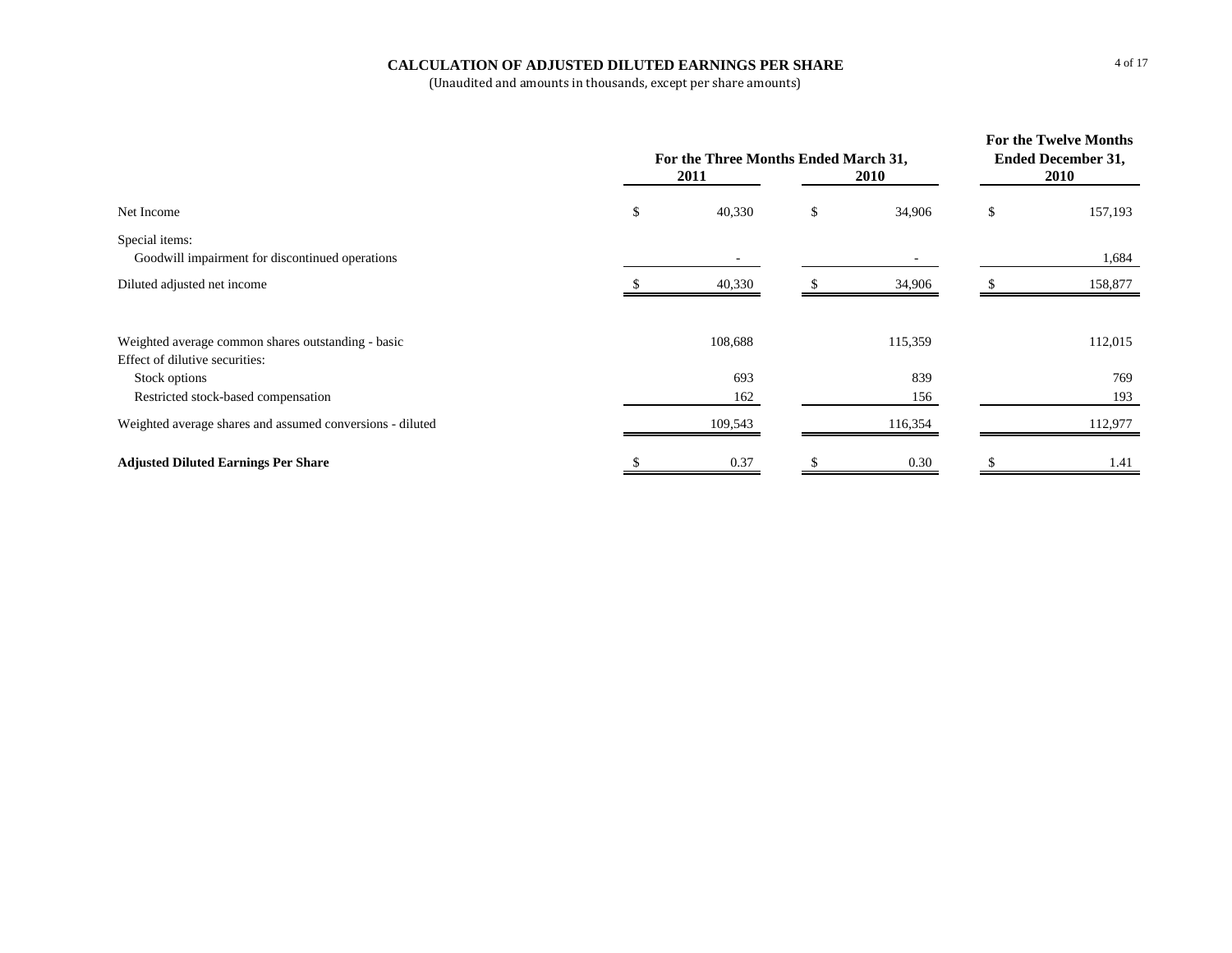## **SELECTED FINANCIAL INFORMATION**

|                                                                                                                             |                              | March 31, 2011                       | <b>December 31, 2010</b>     |                                      | September 30, 2010            |                                      | June 30, 2010                  |                                     | <b>March 31, 2010</b>          |                                      |
|-----------------------------------------------------------------------------------------------------------------------------|------------------------------|--------------------------------------|------------------------------|--------------------------------------|-------------------------------|--------------------------------------|--------------------------------|-------------------------------------|--------------------------------|--------------------------------------|
| <b>BALANCE SHEET:</b><br>Property and equipment<br>Accumulated depreciation and amortization<br>Property and equipment, net | $\mathbb{S}$<br>$\mathbf{s}$ | 3.359.746<br>(824, 907)<br>2,534,839 | $\mathbf{s}$<br>$\mathbb{S}$ | 3.347.857<br>(798, 562)<br>2,549,295 | $\mathbb{S}$<br>$\mathcal{S}$ | 3,313,298<br>(773, 418)<br>2,539,880 | $\mathbb{S}$<br>$\mathbb{S}$   | 3.299.962<br>(751,079)<br>2,548,883 | \$<br>$\overline{\mathcal{S}}$ | 3,258,903<br>(723, 344)<br>2,535,559 |
| Total assets                                                                                                                | \$                           | 2,932,029                            | \$                           | 2,983,228                            | \$                            | 3,018,264                            | \$                             | 2,929,682                           | \$                             | 2,917,399                            |
| Maintenance & technology capital expenditures for the quarter ended                                                         | \$                           | 4,830                                | $\mathbb S$                  | 18,679                               | $\mathsf{\$}$                 | 9,835                                | \$                             | 9,177                               | \$                             | 5,401                                |
| Total debt                                                                                                                  | \$                           | 1,112,744                            | \$                           | 1,156,568                            | $\mathsf{\$}$                 | 1,236,234                            | \$                             | 1,186,571                           | \$                             | 1,149,416                            |
| Equity book value                                                                                                           | \$                           | 1,469,289                            | $\mathbb S$                  | 1,470,871                            | $\mathsf{\$}$                 | 1,439,166                            | \$                             | 1,433,935                           | \$                             | 1,447,889                            |
| <b>LIQUIDITY:</b>                                                                                                           |                              |                                      |                              |                                      |                               |                                      |                                |                                     |                                |                                      |
| Cash and cash equivalents                                                                                                   | \$                           | 37,792                               | \$                           | 25,509                               | \$                            | 34,439                               | \$                             | 22,740                              | \$                             | 47,166                               |
| Availability under revolving credit facility                                                                                | \$                           | 286,501                              | \$                           | 228,186                              | $\mathsf{\$}$                 | 149,466                              | \$                             | 199,332                             | \$                             | 236,165                              |
| <b>CAPITALIZATION:</b>                                                                                                      |                              |                                      |                              |                                      |                               |                                      |                                |                                     |                                |                                      |
| Common shares outstanding                                                                                                   |                              | 108,094                              |                              | 109,754                              |                               | 110,121                              |                                | 112,123                             |                                | 114,663                              |
| Common share price at end of period                                                                                         |                              | 24.40                                | \$                           | 25.06                                | \$                            | 24.68                                | \$                             | 19.08                               | \$                             | 19.86                                |
| Market value of common equity at end of period                                                                              | $\mathbb{S}$                 | 2,637,494                            | $\mathbb{S}$                 | 2,750,435                            | $\sqrt{3}$                    | 2,717,786                            | $\sqrt{\ }$                    | 2,139,307                           | $\sqrt{2}$                     | 2,277,207                            |
| Total equity market capitalization                                                                                          | $\mathbb{S}$                 | 2,637,494                            | $\mathbb{S}$                 | 2,750,435                            | $\mathsf{\$}$                 | 2,717,786                            | $\mathcal{S}$                  | 2,139,307                           | $\mathbb{S}$                   | 2,277,207                            |
| Total market capitalization (market value of equity plus debt)                                                              |                              | 3,750,238                            | <sup>\$</sup>                | 3,907,003                            | $\mathcal{S}$                 | 3,954,020                            | \$                             | 3,325,878                           | \$                             | 3,426,623                            |
| <b>EBITDA</b>                                                                                                               | \$                           | 110,451                              | \$                           | 114,313                              | $\mathbb{S}$                  | 111,515                              | \$                             | 103,821                             | \$                             | 97,423                               |
| <b>ADJUSTED EBITDA</b>                                                                                                      | \$                           | 110,451                              | $\mathcal{S}$                | 114,313                              | $\mathcal{S}$                 | 111,515                              | \$                             | 103,821                             | \$                             | 97,423                               |
| <b>FUNDS FROM OPERATIONS</b>                                                                                                | \$                           | 95,496                               | \$                           | 81,577                               | $\mathcal{S}$                 | 79,792                               | \$                             | 64,605                              | \$                             | 84,599                               |
| <b>FUNDS FROM OPERATIONS PER SHARE:</b>                                                                                     |                              |                                      |                              |                                      |                               |                                      |                                |                                     |                                |                                      |
| Basic funds from operations per share                                                                                       |                              | 0.88                                 | <sup>\$</sup>                | 0.74                                 | $\mathcal{S}$<br>s            | 0.72                                 | \$<br>$\overline{\mathcal{S}}$ | 0.57                                | \$                             | 0.73                                 |
| Diluted funds from operations per share                                                                                     |                              | 0.87                                 |                              | 0.74                                 |                               | 0.72                                 |                                | 0.57                                |                                | 0.73                                 |
| <b>ADJUSTED FUNDS FROM OPERATIONS</b>                                                                                       | $\mathbb{S}$                 | 90,666                               | $\mathbf{s}$                 | 62,898                               | $\mathcal{S}$                 | 69,957                               | \$                             | 55,428                              | \$                             | 79,198                               |
| <b>ADJUSTED FUNDS FROM OPERATIONS PER SHARE:</b>                                                                            |                              |                                      |                              |                                      |                               |                                      |                                |                                     |                                |                                      |
| Basic adjusted funds from operations per share                                                                              |                              | 0.83                                 |                              | 0.57                                 |                               | 0.64                                 |                                | 0.49                                |                                | 0.69                                 |
| Diluted adjusted funds from operations per share                                                                            |                              | 0.83                                 | -S                           | 0.57                                 | $\overline{\mathcal{S}}$      | 0.63                                 | S                              | 0.49                                | $\overline{\mathbb{S}}$        | 0.68                                 |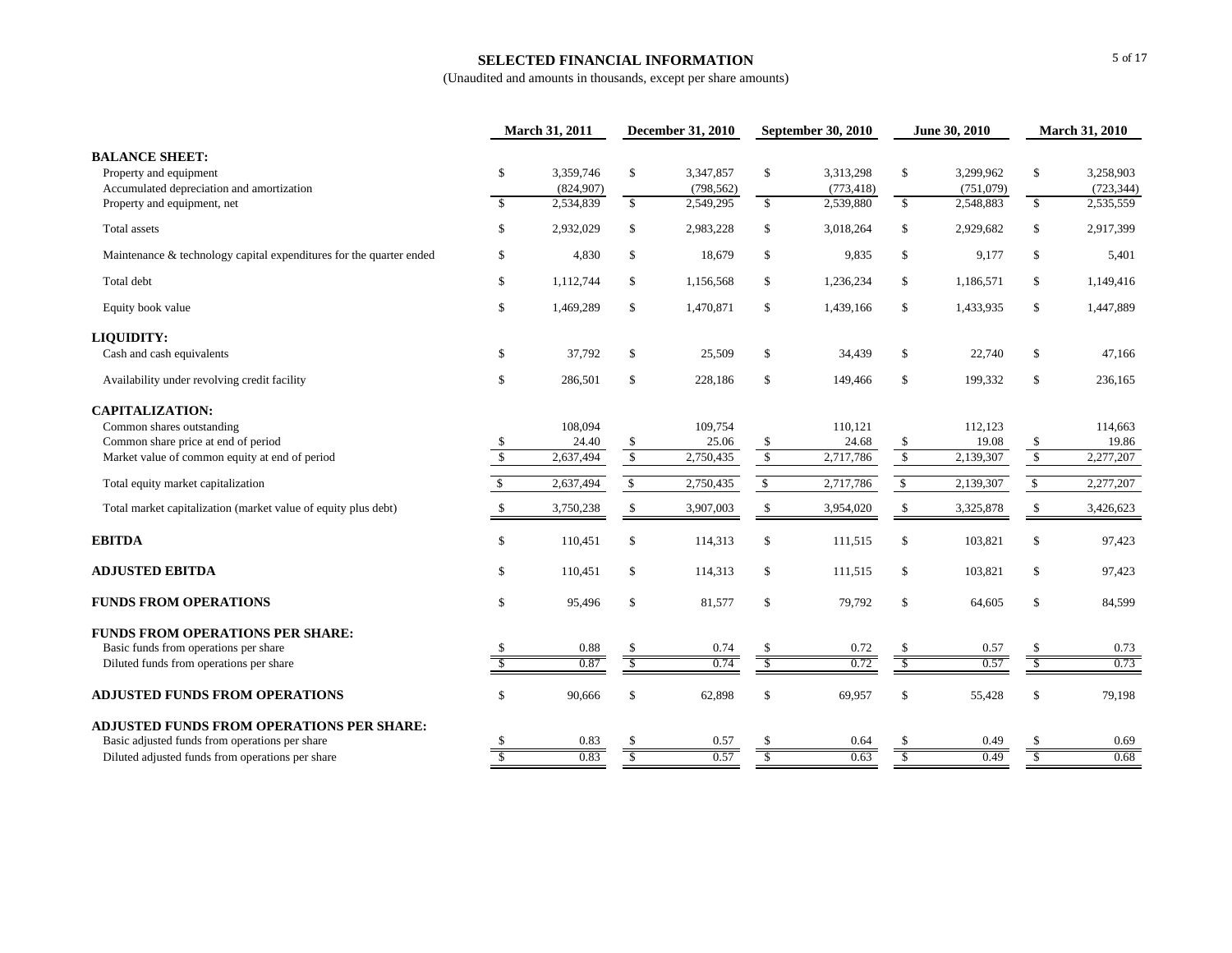## **SELECTED FINANCIAL INFORMATION**

|                                                           | 2011          | For the Three Months Ended March 31,<br>2010 | For the Twelve<br><b>Months Ended</b><br>December 31,<br>2010 |                |                         |            |
|-----------------------------------------------------------|---------------|----------------------------------------------|---------------------------------------------------------------|----------------|-------------------------|------------|
| Number of days per period                                 |               | 90                                           |                                                               | 90             |                         | 365        |
| <b>ALL FACILITIES:</b>                                    |               |                                              |                                                               |                |                         |            |
| Average available beds                                    |               | 90,037                                       |                                                               | 84,520         |                         | 86,803     |
| Average compensated occupancy                             |               | 89.9%                                        |                                                               | 90.5%          |                         | 90.2%      |
| Total compensated man-days                                |               | 7,285,140                                    |                                                               | 6,884,079      |                         | 28,586,444 |
| Revenue per compensated man-day                           | \$            | 58.56                                        | \$                                                            | 58.74          | \$                      | 58.36      |
| Operating expenses per compensated man-day:               |               |                                              |                                                               |                |                         |            |
| Fixed expense                                             |               | 30.73                                        |                                                               | 32.01          |                         | 30.55      |
| Variable expense                                          |               | 9.47                                         |                                                               | 9.58           |                         | 9.61       |
| Total                                                     |               | 40.20                                        |                                                               | 41.59          |                         | 40.16      |
| Operating margin per compensated man-day                  |               | 18.36                                        |                                                               | 17.15          |                         | 18.20      |
| Operating margin rate                                     |               | 31.4%                                        |                                                               | 29.2%          |                         | 31.2%      |
|                                                           |               |                                              |                                                               |                |                         |            |
| DEPRECIATION AND AMORTIZATION:                            |               |                                              |                                                               |                |                         |            |
| Depreciation expense on real estate                       |               | 18,225                                       |                                                               | 16,901         |                         | 70,578     |
| Other depreciation expense                                |               | 8,864                                        |                                                               | 8,733          |                         | 35,810     |
| Amortization of negative contract values                  |               | (34)                                         |                                                               | (670)          |                         | (2,337)    |
| Depreciation and amortization                             | \$            | 27,055                                       | $\sqrt{s}$                                                    | 24,964         | $\sqrt{\frac{2}{5}}$    | 104.051    |
| <b>FUNDS FROM OPERATIONS:</b>                             |               |                                              |                                                               |                |                         |            |
| Net income                                                | \$            | 40,330                                       | \$                                                            | 34,906         | \$                      | 157,193    |
| Income tax expense                                        |               | 24,664                                       |                                                               | 21,016         |                         | 94,297     |
| Income tax refund (paid)                                  |               | $\overline{4}$                               |                                                               | (52)           |                         | (61, 396)  |
| Depreciation and amortization                             |               | 27,055                                       |                                                               | 24,964         |                         | 104,051    |
| Depreciation and amortization for discontinued operations |               |                                              |                                                               | 234            |                         | 2,222      |
| Goodwill impairment for discontinued operations           |               | $\overline{a}$                               |                                                               | $\overline{a}$ |                         | 1,684      |
| Income tax expense (benefit) for discontinued operations  |               |                                              |                                                               | 451            |                         | (253)      |
| Stock-based compensation reflected in G&A expenses        |               | 2,377                                        |                                                               | 2,006          |                         | 8,525      |
| Amortization of debt costs and other non-cash interest    |               | 1,066                                        |                                                               | 1,074          |                         | 4,250      |
| Funds from operations                                     | $\mathcal{S}$ | 95.496                                       | $\mathcal{S}$                                                 | 84.599         | $\overline{\mathbb{S}}$ | 310,573    |
| Maintenance and technology capital expenditures           |               | (4,830)                                      |                                                               | (5,401)        |                         | (43,092)   |
| Adjusted funds from operations                            | \$            | 90,666                                       | $\sqrt{3}$                                                    | 79,198         | $\mathcal{L}$           | 267,481    |
|                                                           |               |                                              |                                                               |                |                         |            |
| <b>FUNDS FROM OPERATIONS PER SHARE:</b>                   |               |                                              |                                                               |                |                         |            |
| Basic                                                     | \$            | 0.88                                         | S                                                             | 0.73           | \$                      | 2.77       |
| Diluted                                                   | \$            | 0.87                                         | $\overline{s}$                                                | 0.73           | $\overline{\$}$         | 2.75       |
| ADJUSTED FUNDS FROM OPERATIONS PER SHARE:                 |               |                                              |                                                               |                |                         |            |
| Basic                                                     | \$            | 0.83                                         | \$                                                            | 0.69           | \$                      | 2.39       |
| Diluted                                                   | \$            | 0.83                                         | \$                                                            | 0.68           | \$                      | 2.37       |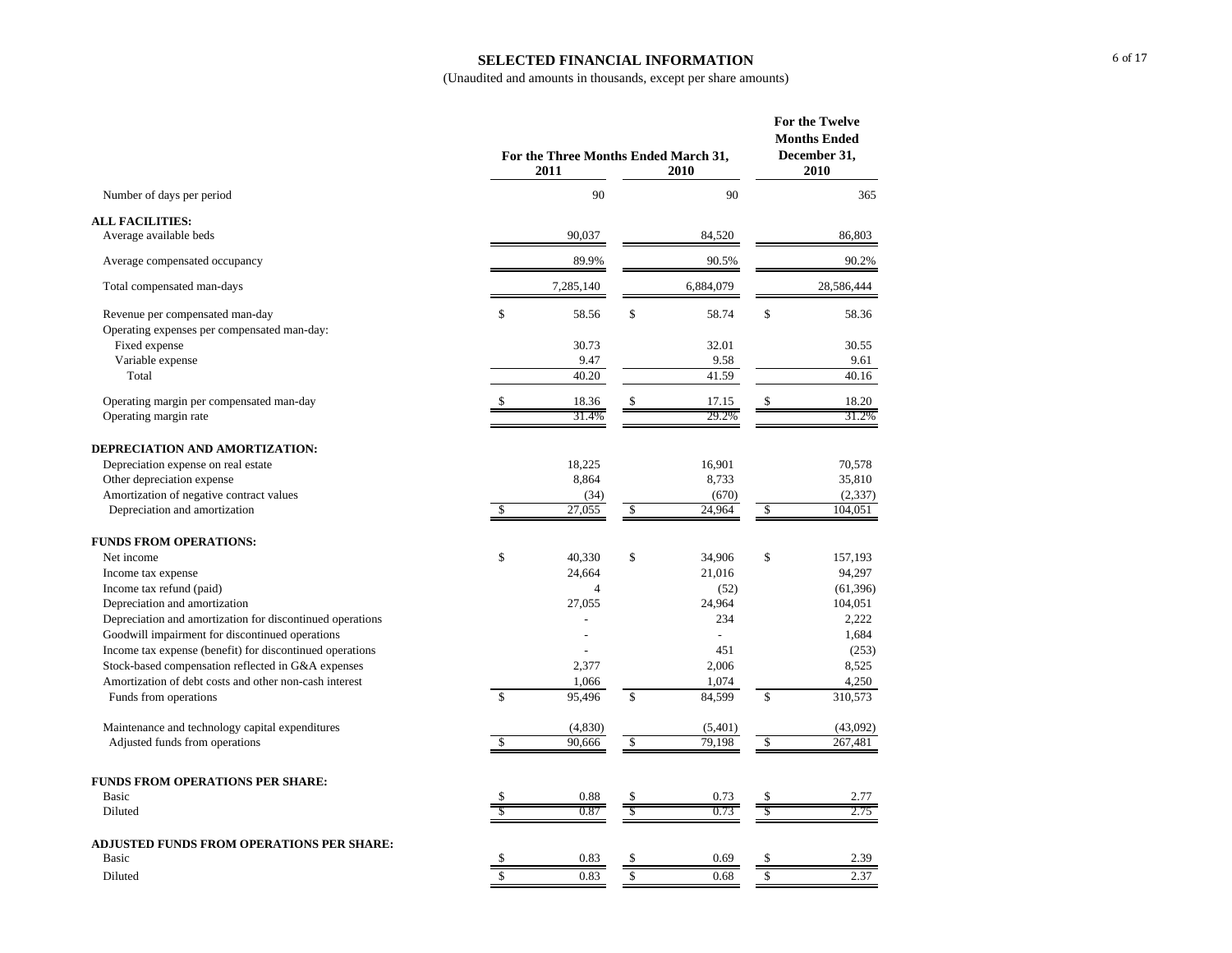### **SELECTED FINANCIAL INFORMATION**

|                                                                                |              | For the Three Months Ended March 31,<br>2011<br>2010 |            |           |               | For the Twelve<br><b>Months Ended</b><br>December 31,<br>2010 |
|--------------------------------------------------------------------------------|--------------|------------------------------------------------------|------------|-----------|---------------|---------------------------------------------------------------|
| <b>MANAGED ONLY FACILITIES:</b>                                                |              |                                                      |            |           |               |                                                               |
| Management revenue                                                             | $\mathbb{S}$ | 91.016                                               | \$         | 78,366    | \$            | 336,572                                                       |
| Operating expenses:                                                            |              |                                                      |            |           |               |                                                               |
| Fixed expense                                                                  |              | 60,852                                               |            | 53,946    |               | 222,563                                                       |
| Variable expense                                                               |              | 18,847                                               |            | 16,430    |               | 72,210                                                        |
| Total                                                                          |              | 79,699                                               |            | 70,376    |               | 294,773                                                       |
| Contribution                                                                   | \$           | 11,317                                               | $\sqrt{2}$ | 7,990     | $\mathcal{S}$ | 41,799                                                        |
| Average available beds                                                         |              | 26,240                                               |            | 23,371    |               | 24,285                                                        |
| Average compensated occupancy                                                  |              | 96.1%                                                |            | 95.1%     |               | 95.9%                                                         |
| Total compensated man-days                                                     |              | 2,268,396                                            |            | 2,001,070 |               | 8,499,574                                                     |
| Revenue per compensated man-day<br>Operating expenses per compensated man-day: | \$           | 40.12                                                | \$         | 39.16     | \$            | 39.60                                                         |
| Fixed expense                                                                  |              | 26.83                                                |            | 26.96     |               | 26.19                                                         |
| Variable expense                                                               |              | 8.31                                                 |            | 8.21      |               | 8.50                                                          |
| Total                                                                          |              | 35.14                                                |            | 35.17     |               | 34.69                                                         |
| Operating margin per compensated man-day                                       | \$           | 4.98                                                 | \$         | 3.99      | \$            | 4.91                                                          |
| Operating margin rate                                                          |              | 12.4%                                                |            | 10.2%     |               | 12.4%                                                         |
| <b>OWNED AND MANAGED FACILITIES:</b>                                           |              |                                                      |            |           |               |                                                               |
| Management revenue                                                             | \$           | 335,631                                              | \$         | 326,018   | \$            | 1,331,707                                                     |
| Operating expenses:                                                            |              |                                                      |            |           |               |                                                               |
| Fixed expense                                                                  |              | 163,018                                              |            | 166,403   |               | 650,772                                                       |
| Variable expense                                                               |              | 50,173                                               |            | 49,528    |               | 202,476                                                       |
| Total                                                                          |              | 213.191                                              |            | 215,931   |               | 853.248                                                       |
| Contribution                                                                   | \$           | 122,440                                              | \$         | 110,087   | \$            | 478,459                                                       |
| Average available beds                                                         |              | 63,797                                               |            | 61,149    |               | 62,518                                                        |
| Average compensated occupancy                                                  |              | 87.4%                                                |            | 88.7%     |               | 88.0%                                                         |
| Total compensated man-days                                                     |              | 5,016,744                                            |            | 4,883,009 |               | 20,086,870                                                    |
| Revenue per compensated man-day<br>Operating expenses per compensated man-day: | \$           | 66.90                                                | \$         | 66.77     | \$            | 66.30                                                         |
| Fixed                                                                          |              | 32.49                                                |            | 34.08     |               | 32.40                                                         |
| Variable                                                                       |              | 10.00                                                |            | 10.14     |               | 10.08                                                         |
| Total                                                                          |              | 42.49                                                |            | 44.22     |               | 42.48                                                         |
| Operating margin per compensated man-day                                       | \$           | 24.41                                                | \$         | 22.55     | \$            | 23.82                                                         |
| Operating margin rate                                                          |              | 36.5%                                                |            | 33.8%     |               | 35.9%                                                         |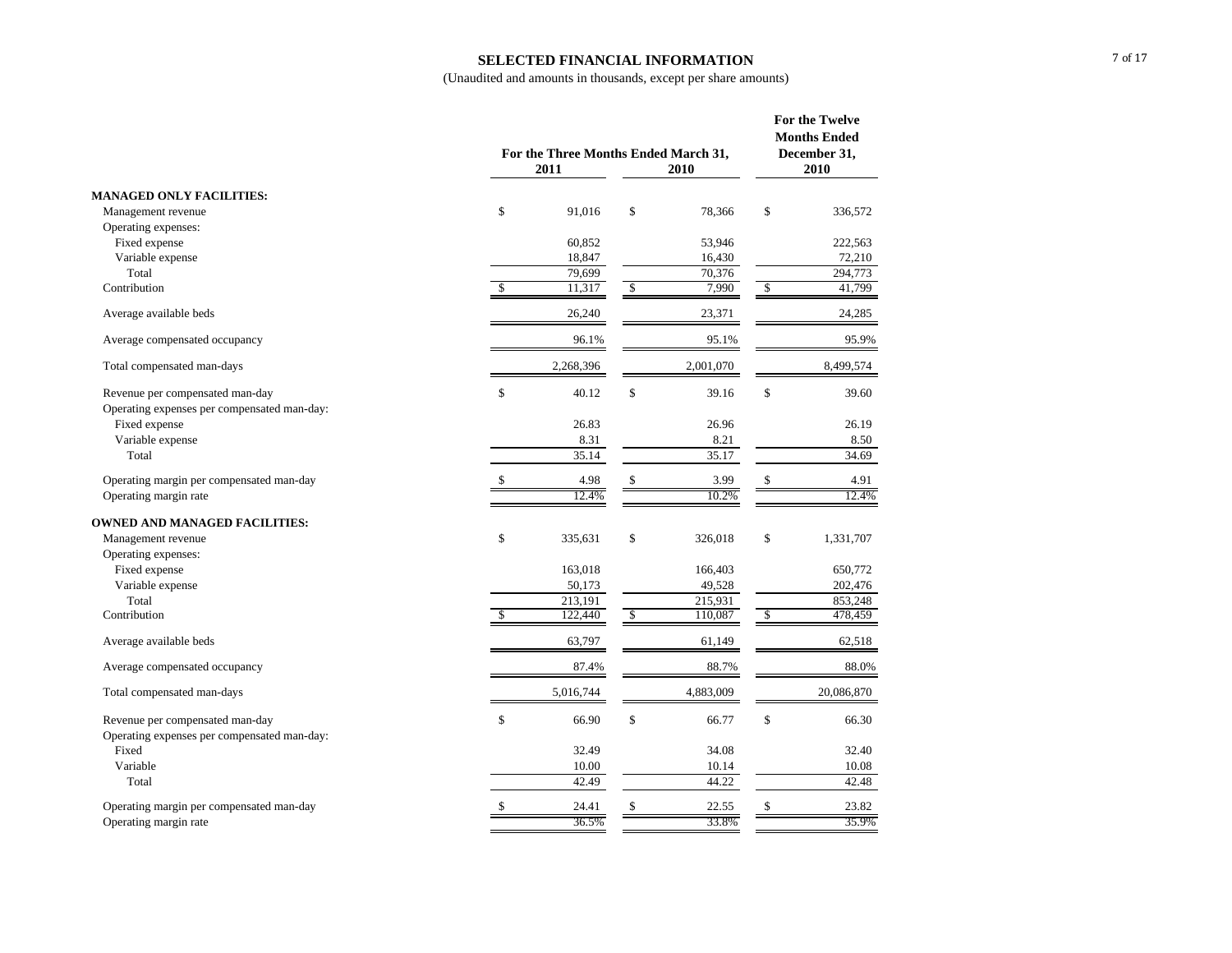### **ANALYSIS OF OUTSTANDING DEBT**

(Unaudited and amounts in thousands)

|                                  |    | Outstanding<br><b>Balance</b><br>12/31/2010 | Outstanding<br><b>Balance</b><br>3/31/2011 | <b>Stated</b><br><b>Interest</b><br>Rate | <b>Effective</b><br><b>Interest</b><br>Rate | $_{1}$ | <b>Maturity</b><br>Date | Callable/<br>Redeemable                                                                                                                                                                                     |
|----------------------------------|----|---------------------------------------------|--------------------------------------------|------------------------------------------|---------------------------------------------|--------|-------------------------|-------------------------------------------------------------------------------------------------------------------------------------------------------------------------------------------------------------|
| <b>Fixed Rate:</b>               |    |                                             |                                            |                                          |                                             |        |                         |                                                                                                                                                                                                             |
| \$375.0 Million Senior Notes     | S. | 375,000                                     | \$<br>375,000                              | 6.25%                                    | 6.50%                                       |        | March 2013              | On or prior to March 15, 2008, 35% redeemable at 106.25% with<br>proceeds from equity offerings; on or after March 15, 2009, 100%<br>redeemable at various premium prices until March 15, 2011 at par       |
| \$150.0 Million Senior Notes     |    | 150,000                                     | 150,000                                    | 6.75%                                    | 6.99%                                       |        | January 2014            | On or prior to January 31, 2009, 35% redeemable at 106.75% with<br>proceeds from equity offerings; on or after January 31, 2010, 100%<br>redeemable at various premium prices until January 31, 2012 at par |
| \$465.0 Million Senior Notes     |    | 453,602                                     | 453,946                                    | 7.75%                                    | 8.65%                                       |        | June 2017               | On or prior to June 1, 2012, 35% redeemable at 107.75% with<br>proceeds from equity offerings; on or after June 1, 2013, 100%<br>redeemable at various premium prices until June 1, 2015 at par             |
| <b>Total Fixed Rate Debt</b>     |    | 978,602                                     | 978,946                                    |                                          |                                             |        |                         |                                                                                                                                                                                                             |
| <b>Floating Rate:</b>            |    |                                             |                                            |                                          |                                             |        |                         |                                                                                                                                                                                                             |
| <b>Revolving Credit Facility</b> |    | 177,966                                     | 133,798                                    | 1.56%                                    | 1.97%                                       | 2)     | December 2012           |                                                                                                                                                                                                             |
| <b>Grand Total Debt</b>          |    | 1,156,568                                   | 1,112,744                                  | 6.34%                                    | 6.72%                                       |        | 3.8                     | 3)                                                                                                                                                                                                          |

<sup>1)</sup> Includes amortization of debt issuance costs, net of debt discounts and premiums.

<sup>2)</sup> The Company also has \$29.7 million of letters of credit outstanding under a sub-facility reducing the available capacity under the revolving credit facility to \$286.5 million. The Revolving Credit facility currently b 0.75%.

<sup>3)</sup> Represents the weighted average debt maturity in years.

## *Debt Maturity Schedule:*

| Year                                         | <b>Total Debt</b><br><b>Maturing</b> | % of Debt<br><b>Maturing</b> | % of Debt<br><b>Maturing</b> |
|----------------------------------------------|--------------------------------------|------------------------------|------------------------------|
| 2011                                         |                                      | 0.00%                        | 0.00%                        |
| 2012                                         | 133,798                              | 11.91%                       | 11.91%                       |
| 2013                                         | 375,000                              | 33.37%                       | 45.27%                       |
| 2014                                         | 150,000                              | 13.35%                       | 58.62%                       |
| 2015                                         |                                      | 0.00%                        | 58.62%                       |
| <b>Thereafter</b>                            | 465,000                              | 41.38%                       | 100.00%                      |
|                                              | \$<br>1,123,798                      | 100.00%                      |                              |
| Debt Discount - \$465.0 Million Senior Notes | (11,054)                             |                              |                              |
|                                              | 1.112.744<br>\$                      |                              |                              |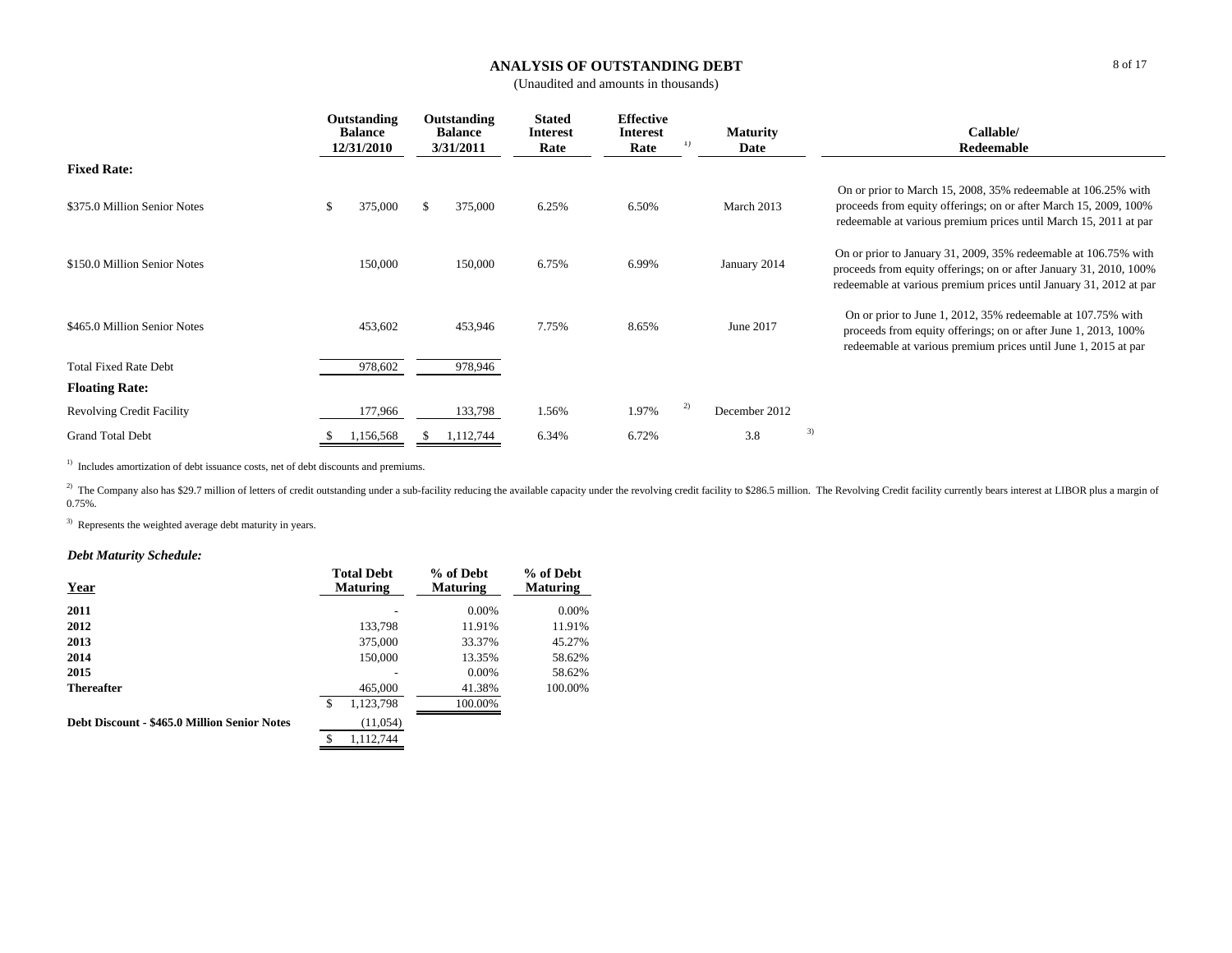#### **SELECTED OPERATING RATIOS**

(Unaudited and amounts in thousands, except per share amounts)

|                                                                                                   | <b>For the Three Months Ended</b><br>March 31, |                 |            |                    | <b>For the Twelve</b><br><b>Months Ended</b><br>December 31, |                   |  |
|---------------------------------------------------------------------------------------------------|------------------------------------------------|-----------------|------------|--------------------|--------------------------------------------------------------|-------------------|--|
|                                                                                                   |                                                | 2011            |            | 2010               |                                                              | 2010              |  |
| <b>COVERAGE RATIOS:</b>                                                                           |                                                |                 |            |                    |                                                              |                   |  |
| Interest coverage ratio (Adjusted EBITDA/Interest incurred) (x)                                   |                                                | 6.1             |            | 5.4                |                                                              | 5.8               |  |
| Fixed charge coverage ratio (Adjusted EBITDA/(Interest incurred $+$ Scheduled prin pmts) (x)      |                                                | 6.1             |            | 5.4                |                                                              | 5.8               |  |
| Senior debt coverage ratio (Senior debt/Annualized Adjusted EBITDA) (x)                           |                                                | 2.5             |            | 2.9                |                                                              | 2.7               |  |
| Total debt coverage ratio (Total debt/Annualized Adjusted EBITDA) (x)                             |                                                | 2.5             |            | 2.9                |                                                              | 2.7               |  |
| Accounts receivable turnover (Annualized revenues/Accounts receivable) (x)                        |                                                | 6.1             |            | 6.5                |                                                              | 5.5               |  |
| <b>DEBT/EQUITY RATIOS:</b>                                                                        |                                                |                 |            |                    |                                                              |                   |  |
| Total debt/Total market capitalization                                                            |                                                | 29.7%           |            | 33.5%              |                                                              | 29.6%             |  |
| Total debt/Equity market capitalization                                                           |                                                | 42.2%           |            | 50.5%              |                                                              | 42.1%             |  |
| Total debt/Book equity capitalization                                                             |                                                | 75.7%           |            | 79.4%              |                                                              | 78.6%             |  |
| Total debt/Gross book value of real estate assets                                                 |                                                | 33.0%           |            | 35.1%              |                                                              | 34.4%             |  |
| <b>RETURN ON INVESTMENT RATIOS:</b>                                                               |                                                |                 |            |                    |                                                              |                   |  |
| Annualized return on operating real estate investments                                            |                                                |                 |            |                    |                                                              |                   |  |
| (Annualized Adjusted EBITDA/Average operating real estate investments (undepreciated book value)* |                                                | 13.1%           |            | 12.0%              |                                                              | 13.0%             |  |
| Annualized return on total assets                                                                 |                                                |                 |            |                    |                                                              |                   |  |
| (Annualized Adjusted EBITDA/Average total assets (undepreciated book value)*                      |                                                | 11.7%           |            | 10.8%              |                                                              | 11.6%             |  |
| <b>OVERHEAD RATIOS:</b>                                                                           |                                                |                 |            |                    |                                                              |                   |  |
| Annualized general & administrative expenses/Average total assets (undepreciated book value)*     |                                                | 2.3%            |            | 2.1%               |                                                              | 2.3%              |  |
| General & administrative expenses/Total revenues                                                  |                                                | 5.0%            |            | 4.6%               |                                                              | 5.0%              |  |
| <b>INTEREST EXPENSE, NET:</b>                                                                     |                                                |                 |            |                    |                                                              |                   |  |
| Interest income from continuing operations                                                        | \$                                             | (726)           | \$         | (613)              | \$                                                           | (2,269)           |  |
| Interest incurred                                                                                 |                                                | 18,168          |            | 18,136             |                                                              | 73,068            |  |
| Amortization of debt costs and other non-cash interest                                            |                                                | 1,066           |            | 1,074              |                                                              | 4,250             |  |
| Capitalized interest<br>Interest expense, net                                                     | $\overline{\mathcal{S}}$                       | (106)<br>18,402 | $\sqrt{3}$ | (1, 326)<br>17,271 | $\mathcal{S}$                                                | (3,922)<br>71,127 |  |
|                                                                                                   |                                                |                 |            |                    |                                                              |                   |  |
| <b>EBITDA CALCULATION:</b>                                                                        |                                                |                 |            |                    |                                                              |                   |  |
| Net income                                                                                        | \$                                             | 40,330          | \$         | 34,906             | \$                                                           | 157,193           |  |
| Interest expense, net                                                                             |                                                | 18,402          |            | 17,271             |                                                              | 71,127            |  |
| Depreciation and amortization                                                                     |                                                | 27,055          |            | 24,964             |                                                              | 104,051           |  |
| Income tax expense                                                                                |                                                | 24,664          |            | 21,016             |                                                              | 94,297            |  |
| (Income) loss from discontinued operations, net of taxes                                          |                                                |                 |            | (734)              |                                                              | 404               |  |
| <b>EBITDA</b>                                                                                     |                                                | 110,451         |            | 97,423             |                                                              | 427,072           |  |
| <b>ADJUSTED EBITDA</b>                                                                            | -S                                             | 110,451         | \$         | 97,423             | <sup>\$</sup>                                                | 427,072           |  |

*\*Calculated as a simple average (beginning of period plus end of period divided by 2)*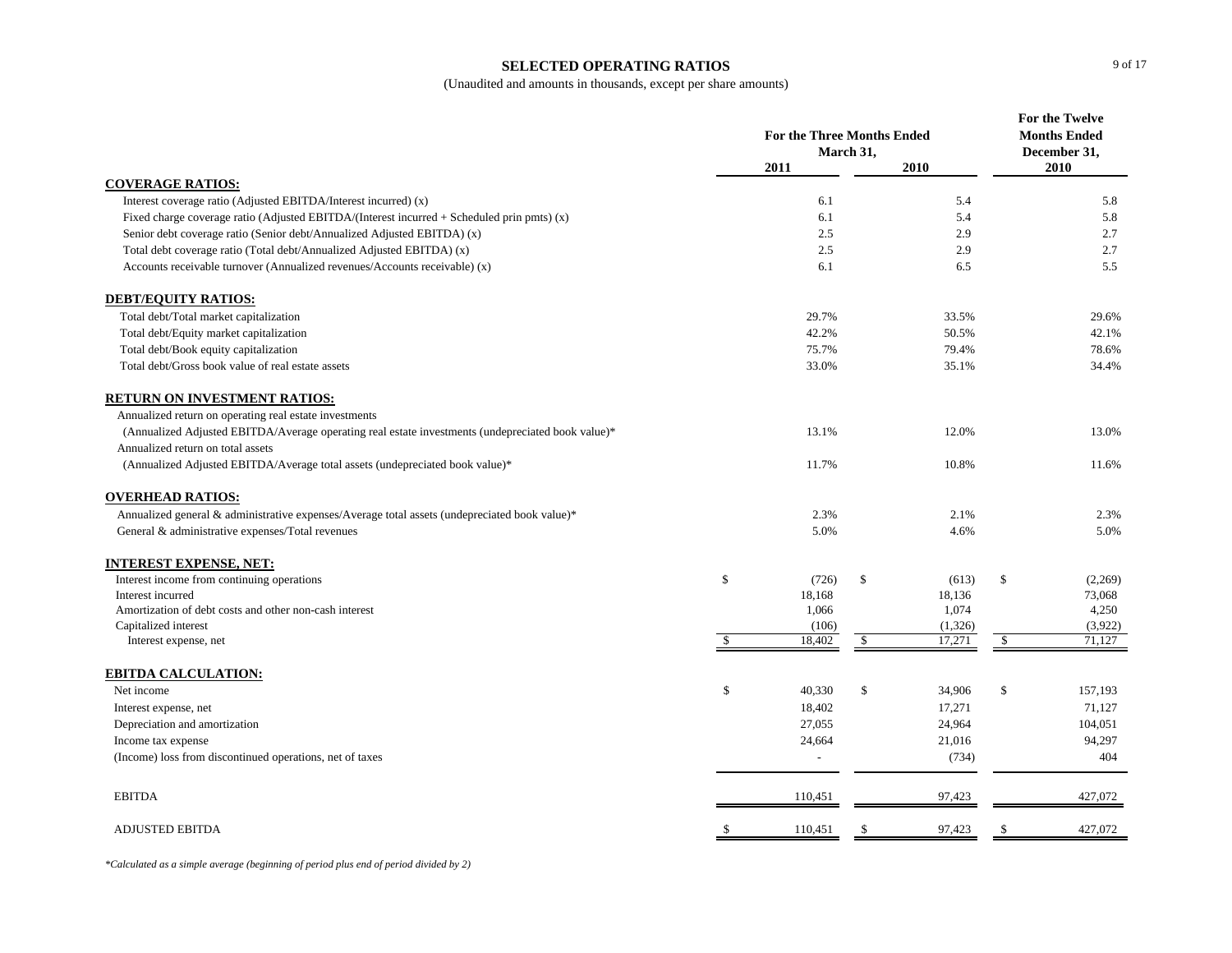| <b>Facility Name</b>                                               | <b>Year Constructed</b><br>(A) | <b>Primary Customer</b>                 | Design<br>Capacity $(B)$ | <b>Security</b><br>Level | <b>Facility Type</b><br>(C) | <b>Term</b> | Remaining<br><b>Renewal Options</b><br>(D) | Compensated<br>Occupancy % for<br>the Quarter ended<br>3/31/11 |
|--------------------------------------------------------------------|--------------------------------|-----------------------------------------|--------------------------|--------------------------|-----------------------------|-------------|--------------------------------------------|----------------------------------------------------------------|
| <b>Owned and Managed Facilities:</b>                               |                                |                                         |                          |                          |                             |             |                                            |                                                                |
| Central Arizona Detention Center<br>Florence, Arizona              | 1994, 1998                     | <b>USMS</b>                             | 2,304                    | Multi                    | Detention                   | $Sep-13$    | $(3)$ 5 year                               | 157.65%                                                        |
| <b>Eloy Detention Center</b><br>Eloy, Arizona                      | 1995, 1996                     | ICE                                     | 1,500                    | Medium                   | Detention                   | Indefinite  |                                            | 98.96%                                                         |
| <b>Florence Correctional Center</b><br>Florence, Arizona           | 1999, 2004                     | <b>USMS</b>                             | 1,824                    | Multi                    | Correctional                | $Sep-13$    | $(3)$ 5 year                               | 128.68%                                                        |
| La Palma Correctional Center<br>Eloy, Arizona                      | 2008                           | State of California                     | 3,060                    | Medium                   | Correctional                | $Jun-13$    | Indefinite                                 | 98.71%                                                         |
| Red Rock Correctional Center<br>Eloy, Arizona                      | 2006                           | State of California                     | 1,596                    | Medium                   | Correctional                | $Jun-13$    | Indefinite                                 | 98.56%                                                         |
| Saguaro Correctional Facility<br>Eloy, Arizona                     | 2007                           | State of Hawaii                         | 1,896                    | Medium                   | Correctional                | $Jun-11$    |                                            | 100.66%                                                        |
| California City Correctional Center<br>California City, California | 1999                           | Office of the Federal Detention Trustee | 2,304                    | Medium                   | Correctional                | $Sep-25$    |                                            | 60.03%                                                         |
| San Diego Correctional Facility (E)<br>San Diego, California       | 1999, 2000                     | ICE                                     | 1,154                    | Minimum/<br>Medium       | Detention                   | $Jun-11$    | $(4)$ 3 year                               | 88.88%                                                         |
| <b>Bent County Correctional Facility</b><br>Las Animas, Colorado   | 1992, 1997, 2008               | State of Colorado                       | 1,420                    | Medium                   | Correctional                | $Jun-11$    |                                            | 91.48%                                                         |
| Crowley County Correctional Facility<br>Olney Springs, Colorado    | 1998, 2004                     | State of Colorado                       | 1,794                    | Medium                   | Correctional                | $Jun-11$    |                                            | 89.15%                                                         |
| Huerfano County Correctional Center (F)<br>Walsenburg, Colorado    | 1997                           |                                         | 752                      | Medium                   | Correctional                |             |                                            | 0.00%                                                          |
| Kit Carson Correctional Center<br>Burlington, Colorado             | 1998, 2008                     | State of Colorado                       | 1,488                    | Medium                   | Correctional                | $Jun-11$    |                                            | 53.67%                                                         |
| Coffee Correctional Facility (G)<br>Nicholls, Georgia              | 1998, 1999, 2010               | State of Georgia                        | 2,312                    | Medium                   | Correctional                | $Jun-11$    | $(23)$ 1 year                              | 113.42%                                                        |
| <b>McRae Correctional Facility</b><br>McRae, Georgia               | 2000, 2002                     | <b>BOP</b>                              | 1,524                    | Medium                   | Correctional                | $Nov-11$    | $(1)$ 1 year                               | 114.09%                                                        |
| <b>Stewart Detention Center</b><br>Lumpkin, Georgia                | 2004                           | ICE                                     | 1,752                    | Medium                   | Detention                   | Indefinite  |                                            | 93.52%                                                         |
| Wheeler Correctional Facility (G)<br>Alamo, Georgia                | 1998, 1999, 2010               | State of Georgia                        | 2,312                    | Medium                   | Correctional                | $Jun-11$    | $(23)$ 1 year                              | 113.37%                                                        |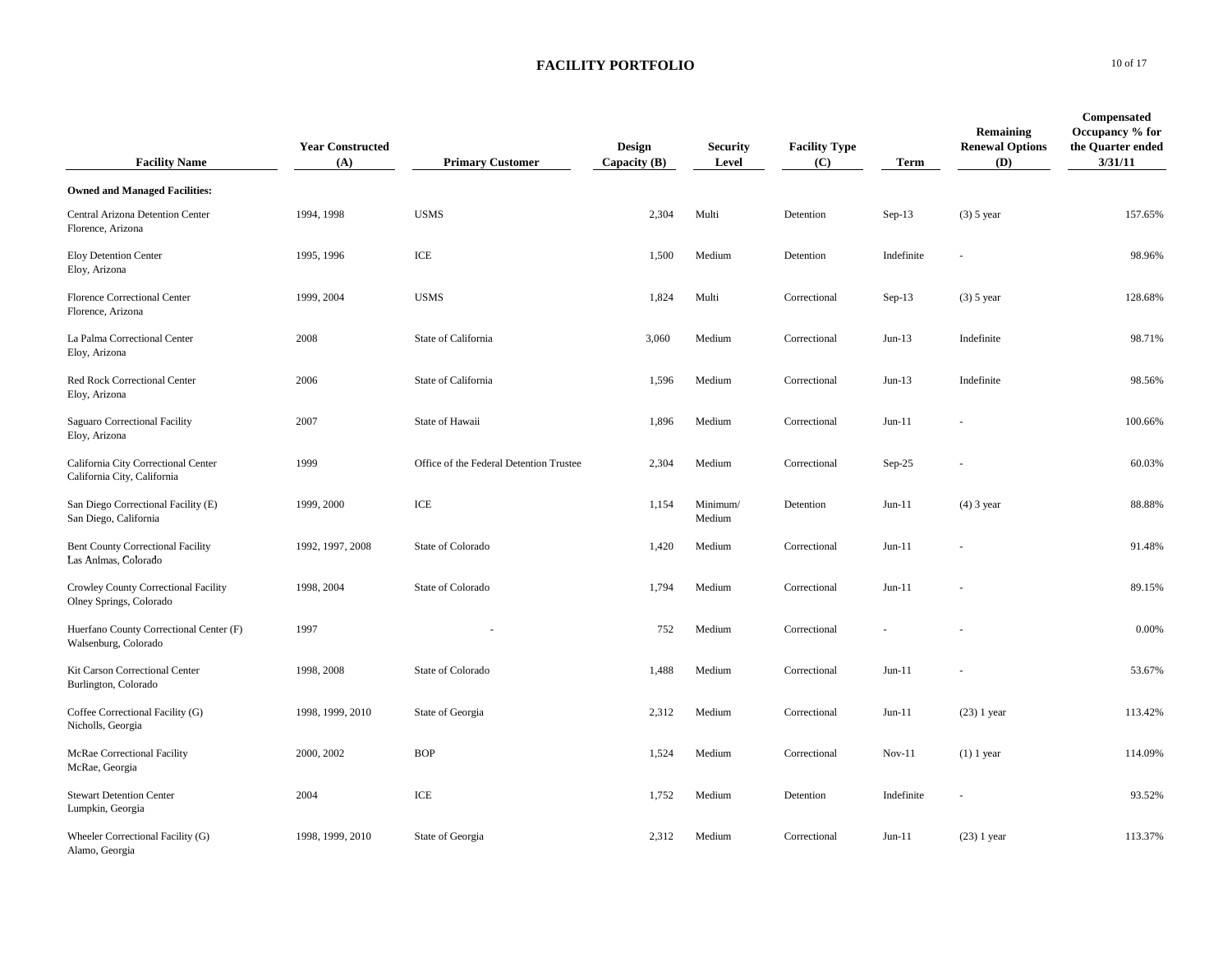| <b>Facility Name</b>                                                   | <b>Year Constructed</b><br>(A) | <b>Primary Customer</b>                 | Design<br>Capacity $(B)$ | <b>Security</b><br>Level | <b>Facility Type</b><br>(C) | Term       | Remaining<br><b>Renewal Options</b><br>(D) | <b>Compensated</b><br>Occupancy % for<br>the Quarter ended<br>3/31/11 |
|------------------------------------------------------------------------|--------------------------------|-----------------------------------------|--------------------------|--------------------------|-----------------------------|------------|--------------------------------------------|-----------------------------------------------------------------------|
| Leavenworth Detention Center<br>Leavenworth, Kansas                    | 1992, 2000, 2004,<br>2008      | <b>USMS</b>                             | 1,033                    | Maximum                  | Detention                   | $Dec-11$   | $(3)$ 5 year                               | 71.76%                                                                |
| Lee Adjustment Center<br>Beattyville, Kentucky                         | 1990                           | State of Vermont                        | 816                      | Minimum/<br>Medium       | Correctional                | $Jun-11$   |                                            | 56.35%                                                                |
| Marion Adjustment Center<br>St. Mary, Kentucky                         | 1955, 1988                     | Commonwealth of Kentucky                | 826                      | Minimum                  | Correctional                | $Jun-11$   | $(1)$ 2 year                               | 98.21%                                                                |
| Otter Creek Correctional Center (H)<br>Wheelwright, Kentucky           | 1993                           | Commonwealth of Kentucky                | 656                      | Minimum/<br>Medium       | Correctional                | $Jun-12$   | $(1)$ 1 year<br>$(1)$ 2 year               | 96.96%                                                                |
| Prairie Correctional Facility (I)<br>Appleton, Minnesota               | 1991                           |                                         | 1,600                    | Medium                   | Correctional                |            |                                            | 0.00%                                                                 |
| <b>Adams County Correctional Center</b><br>Adams County, Mississippi   | 2008                           | <b>BOP</b>                              | 2,232                    | Medium                   | Correctional                | $Jul-13$   | $(3)$ 2 year                               | 113.12%                                                               |
| Tallahatchie County Correctional Facility (J)<br>Tutwiler, Mississippi | 2000, 2007, 2008               | State of California                     | 2,672                    | Medium                   | Correctional                | $Jun-13$   | Indefinite                                 | 98.04%                                                                |
| Crossroads Correctional Center (K)<br>Shelby, Montana                  | 1999                           | State of Montana                        | 664                      | Multi                    | Correctional                | Aug-11     | $(4)$ 2 year                               | 97.89%                                                                |
| Nevada Southern Detention Center<br>Pahrump, Nevada                    | 2010                           | Office of the Federal Detention Trustee | 1,072                    | Medium                   | Detention                   | $Sep-15$   | $(3)$ 5 year                               | 85.56%                                                                |
| Cibola County Corrections Center<br>Milan, New Mexico                  | 1994, 1999                     | <b>BOP</b>                              | 1,129                    | Medium                   | Correctional                | $Sep-14$   | $(3)$ 2 year                               | 104.62%                                                               |
| New Mexico Women's Correctional Facility<br>Grants, New Mexico         | 1989, 2000                     | <b>State of New Mexico</b>              | 596                      | Multi                    | Correctional                | $Jun-13$   |                                            | 100.96%                                                               |
| <b>Torrance County Detention Facility</b><br>Estancia, New Mexico      | 1990, 1997                     | <b>USMS</b>                             | 910                      | Multi                    | Detention                   | Indefinite |                                            | 80.11%                                                                |
| Northeast Ohio Correctional Center<br>Youngstown, Ohio                 | 1997                           | <b>BOP</b>                              | 2,016                    | Medium                   | Correctional                | $May-11$   | $(2)$ 2 year                               | 99.15%                                                                |
| Queensgate Correctional Facility (L)<br>Cincinnati, Ohio               | 1906                           |                                         | 850                      | Medium                   |                             |            |                                            | 0.00%                                                                 |
| Cimarron Correctional Facility (M)<br>Cushing, Oklahoma                | 1997, 2008                     | State of Oklahoma                       | 1,692                    | Medium                   | Correctional                | $Jun-11$   | $(3)$ 1 year                               | 38.25%                                                                |
| Davis Correctional Facility (M)<br>Holdenville, Oklahoma               | 1996, 2008                     | State of Oklahoma                       | 1,670                    | Medium                   | Correctional                | $Jun-11$   | $(3)$ 1 year                               | 95.14%                                                                |
| Diamondback Correctional Facility (F)<br>Watonga, Oklahoma             | 1998, 2000                     |                                         | 2,160                    | Medium                   | Correctional                |            |                                            | 0.00%                                                                 |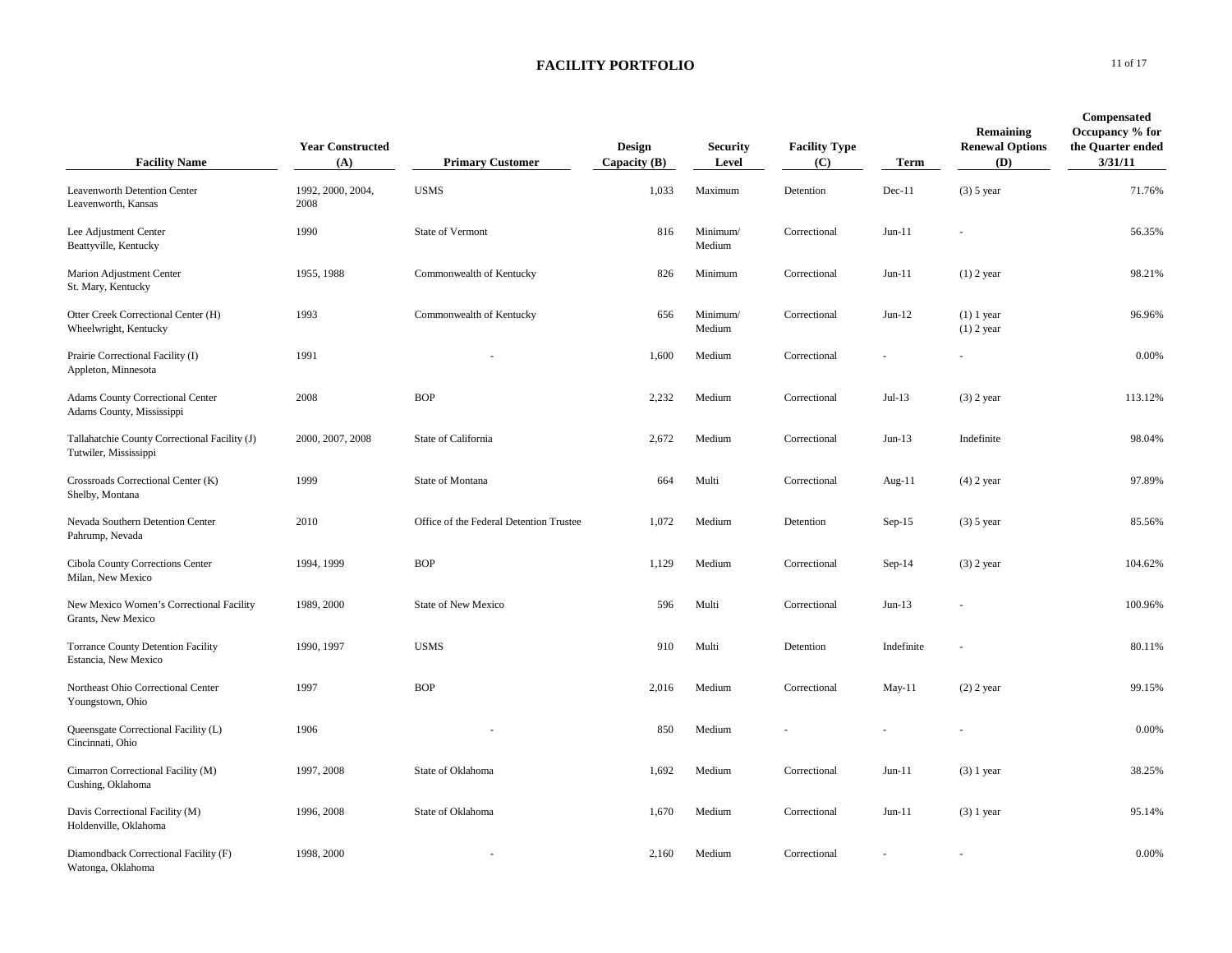| <b>Facility Name</b>                                                                     | <b>Year Constructed</b><br>(A) | <b>Primary Customer</b>   | Design<br>Capacity $(B)$ | <b>Security</b><br>Level | <b>Facility Type</b><br>(C) | <b>Term</b> | Remaining<br><b>Renewal Options</b><br>(D) | <b>Compensated</b><br>Occupancy % for<br>the Quarter ended<br>3/31/11 |
|------------------------------------------------------------------------------------------|--------------------------------|---------------------------|--------------------------|--------------------------|-----------------------------|-------------|--------------------------------------------|-----------------------------------------------------------------------|
| North Fork Correctional Facility<br>Sayre, Oklahoma                                      | 1998, 2007                     | State of California       | 2,400                    | Medium                   | Correctional                | $Jun-13$    | Indefinite                                 | 99.18%                                                                |
| West Tennessee Detention Facility<br>Mason, Tennessee                                    | 1990, 1996                     | <b>USMS</b>               | 600                      | Multi                    | Detention                   | $Sep-11$    | $(9)$ 2 year                               | 82.61%                                                                |
| <b>Shelby Training Center</b><br>Memphis, Tennessee                                      | 1986, 1995                     |                           | 200                      | Secure                   |                             |             |                                            | 0.00%                                                                 |
| Whiteville Correctional Facility (N)<br>Whiteville, Tennessee                            | 1998                           | <b>State of Tennessee</b> | 1,536                    | Medium                   | Correctional                | $Jun-11$    | $(1)$ 1 year                               | 96.91%                                                                |
| Bridgeport Pre-Parole Transfer Facility<br>Bridgeport, Texas                             | 1989                           | <b>State of Texas</b>     | 200                      | Medium                   | Correctional                | Aug-11      |                                            | 99.44%                                                                |
| <b>Eden Detention Center</b><br>Eden, Texas                                              | 1990                           | <b>BOP</b>                | 1,422                    | Medium                   | Correctional                | Apr- $13$   | $(2)$ 2 year                               | 108.53%                                                               |
| <b>Houston Processing Center</b><br>Houston, Texas                                       | 1984, 2005                     | ICE                       | 1,000                    | Medium                   | Detention                   | $Mar-12$    | $(2)$ 1 year                               | 91.06%                                                                |
| Laredo Processing Center<br>Laredo, Texas                                                | 1985, 1990                     | ICE                       | 258                      | Minimum/<br>Medium       | Detention                   | $Jun-11$    |                                            | 80.11%                                                                |
| Webb County Detention Center<br>Laredo, Texas                                            | 1998                           | <b>USMS</b>               | 480                      | Medium                   | Detention                   | $Nov-12$    | $(1)$ 5 year                               | 57.61%                                                                |
| Mineral Wells Pre-Parole Transfer Facility<br>Mineral Wells, Texas                       | 1995                           | <b>State of Texas</b>     | 2,103                    | Minimum                  | Correctional                | Aug-11      |                                            | 98.11%                                                                |
| T. Don Hutto Residential Center<br>Taylor, Texas                                         | 1997                           | $\ensuremath{\text{ICE}}$ | 512                      | Non-secure               | Detention                   | Jan-15      | Indefinite                                 | 95.22%                                                                |
| D.C. Correctional Treatment Facility (O)<br>Washington D.C.                              | 1992                           | District of Columbia      | 1,500                    | Medium                   | Detention                   | $Mar-17$    |                                            | 59.41%                                                                |
| Total design capacity for Owned and Managed Facilities (45 Owned and Managed Facilities) |                                |                           | 63,797                   |                          |                             |             |                                            |                                                                       |
| <b>Managed Only Facilities:</b>                                                          |                                |                           |                          |                          |                             |             |                                            |                                                                       |
| <b>Bay Correctional Facility</b><br>Panama City, Florida                                 | N/A                            | State of Florida          | 985                      | Medium                   | Correctional                | $Jul-13$    | $(2)$ 2 year                               | 99.51%                                                                |
| Citrus County Detention Facility<br>Lecanto, Florida                                     | N/A                            | Citrus County, FL         | 760                      | Multi                    | Detention                   | $Sep-15$    | Indefinite                                 | 73.51%                                                                |
| <b>Graceville Correctional Facility</b><br>Graceville, Florida                           | N/A                            | State of Florida          | 1,884                    | Minimum/<br>Medium       | Correctional                | $Sep-13$    | $(2)$ 2 year                               | 99.59%                                                                |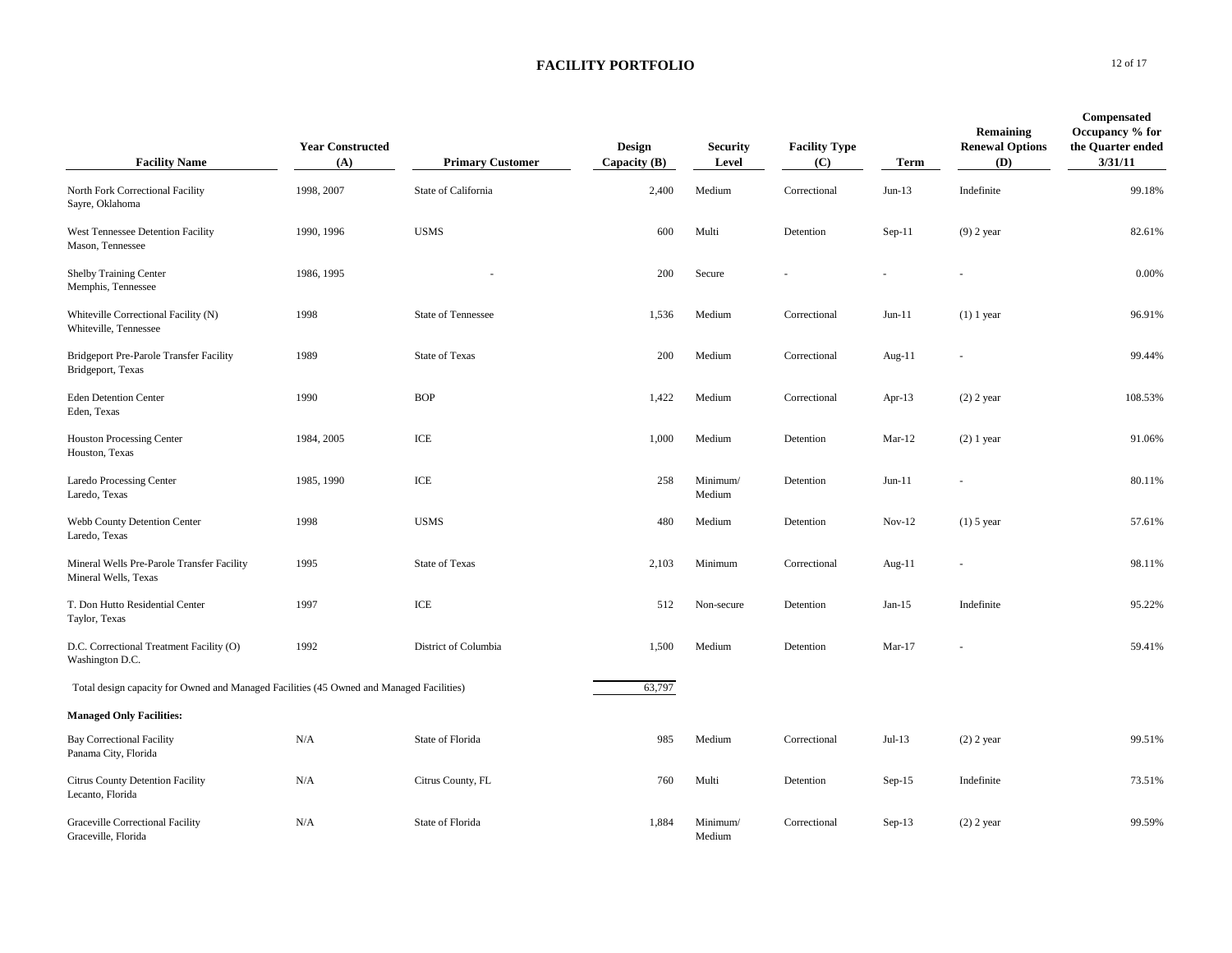| <b>Facility Name</b>                                             | <b>Year Constructed</b><br>(A) | <b>Primary Customer</b>   | Design<br>Capacity $(B)$ | <b>Security</b><br>Level | <b>Facility Type</b><br>(C) | Term      | Remaining<br><b>Renewal Options</b><br>(D) | Compensated<br>Occupancy % for<br>the Quarter ended<br>3/31/11 |
|------------------------------------------------------------------|--------------------------------|---------------------------|--------------------------|--------------------------|-----------------------------|-----------|--------------------------------------------|----------------------------------------------------------------|
| Lake City Correctional Facility<br>Lake City, Florida            | N/A                            | State of Florida          | 893                      | Secure                   | Correctional                | $Jun-12$  | Indefinite                                 | 99.41%                                                         |
| Moore Haven Correctional Facility<br>Moore Haven, Florida        | N/A                            | State of Florida          | 985                      | Minimum/<br>Medium       | Correctional                | $Jul-13$  | $(2)$ 2 year                               | 99.49%                                                         |
| North Georgia Detention Center<br>Hall County, Georgia           | N/A                            | ICE                       | 502                      | Medium                   | Detention                   | $Mar-14$  | Indefinite                                 | 74.74%                                                         |
| Idaho Correctional Center<br>Boise, Idaho                        | N/A                            | State of Idaho            | 2,016                    | Multi                    | Correctional                | $Jun-14$  | $(2)$ 2 year                               | 98.24%                                                         |
| Marion County Jail<br>Indianapolis, Indiana                      | N/A                            | Marion County, IN         | 1,030                    | Multi                    | Detention                   | Dec-17    | $(1)$ 10 year                              | 99.51%                                                         |
| Winn Correctional Center<br>Winnfield, Louisiana                 | N/A                            | State of Louisiana        | 1,538                    | Medium/<br>Maximum       | Correctional                | $Jun-20$  |                                            | 95.01%                                                         |
| Delta Correctional Facility<br>Greenwood, Mississippi            | N/A                            | State of Mississippi      | 1,172                    | Minimum/<br>Medium       | Correctional                | $Jul-11$  |                                            | 87.94%                                                         |
| Wilkinson County Correctional Facility<br>Woodville, Mississippi | N/A                            | State of Mississippi      | 1,000                    | Medium                   | Correctional                | $Jun-11$  | $(4)$ 1 year                               | 88.50%                                                         |
| Elizabeth Detention Center<br>Elizabeth, New Jersey              | N/A                            | ICE                       | 300                      | Minimum                  | Detention                   | $Sep-11$  | $(4)$ 3 year                               | 100.00%                                                        |
| <b>Silverdale Facilities</b><br>Chattanooga, Tennessee           | N/A                            | Hamilton County, TN       | 1,046                    | Multi                    | Detention                   | $Dec-12$  |                                            | 87.48%                                                         |
| South Central Correctional Center<br>Clifton, Tennessee          | N/A                            | <b>State of Tennessee</b> | 1,676                    | Medium                   | Correctional                | $Jun-12$  |                                            | 96.79%                                                         |
| Metro-Davidson County Detention Facility<br>Nashville, Tennessee | N/A                            | Davidson County, TN       | 1,092                    | Multi                    | Detention                   | $Jul-14$  |                                            | 97.82%                                                         |
| Hardeman County Correctional Facility<br>Whiteville, Tennessee   | N/A                            | <b>State of Tennessee</b> | 2,016                    | Medium                   | Correctional                | May-12    | $(2)$ 3 year                               | 97.48%                                                         |
| <b>Bartlett State Jail</b><br>Bartlett, Texas                    | N/A                            | <b>State of Texas</b>     | 1,049                    | Minimum/<br>Medium       | Correctional                | Aug- $13$ | $(2)$ 2 year                               | 99.37%                                                         |
| Bradshaw State Jail<br>Henderson, Texas                          | N/A                            | <b>State of Texas</b>     | 1,980                    | Minimum/<br>Medium       | Correctional                | Aug- $13$ | $(2)$ 2 year                               | 99.21%                                                         |
| Dawson State Jail<br>Dallas, Texas                               | N/A                            | <b>State of Texas</b>     | 2,216                    | Minimum/<br>Medium       | Correctional                | Aug- $13$ | $(2)$ 2 year                               | 98.98%                                                         |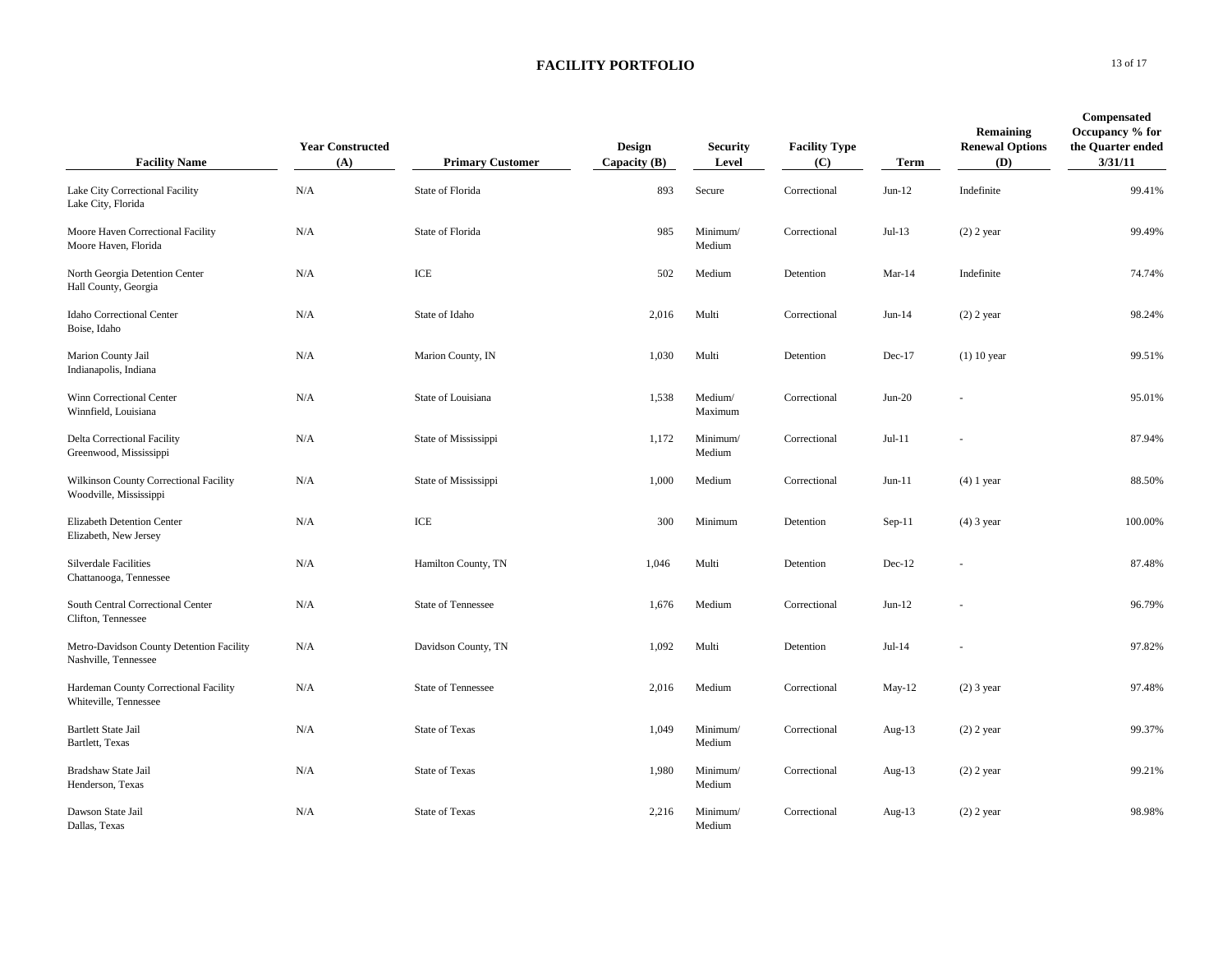| <b>Facility Name</b>                                                           | <b>Year Constructed</b><br>(A) | <b>Primary Customer</b>             | Design<br>Capacity $(B)$        | <b>Security</b><br>Level      | <b>Facility Type</b><br>(C) | Term      | Remaining<br><b>Renewal Options</b><br>(D) | Compensated<br>Occupancy % for<br>the Quarter ended<br>3/31/11 |
|--------------------------------------------------------------------------------|--------------------------------|-------------------------------------|---------------------------------|-------------------------------|-----------------------------|-----------|--------------------------------------------|----------------------------------------------------------------|
| Lindsey State Jail<br>Jacksboro, Texas                                         | N/A                            | <b>State of Texas</b>               | 1,031                           | Minimum/<br>Medium            | Correctional                | Aug- $13$ | $(2)$ 2 year                               | 99.44%                                                         |
| Willacy State Jail<br>Raymondville, Texas                                      | N/A                            | <b>State of Texas</b>               | 1,069                           | Minimum/<br>Medium            | Correctional                | Aug-13    | $(2)$ 2 year                               | 99.92%                                                         |
| Total design capacity for Managed Only Facilities (21 Managed Only Facilities) |                                |                                     | 26,240                          |                               |                             |           |                                            |                                                                |
| Total design capacity for All Facilities as of March 31, 2011                  |                                |                                     | 90,037                          |                               |                             |           |                                            |                                                                |
| <b>Expansion and Development Projects and Facility Activations:</b>            |                                |                                     |                                 |                               |                             |           |                                            |                                                                |
| <b>Facility Name</b>                                                           | <b>Estimated</b><br>Completion | <b>Potential Customer(s)</b>        | <b>Design</b><br>Capacity $(B)$ | Project<br><b>Description</b> |                             |           |                                            |                                                                |
| Jenkins Correctional Center (G)<br>Millen, Georgia                             | First quarter 2012             | State of Georgia                    | 1,124                           | New owned facility            |                             |           |                                            |                                                                |
| <b>Projected Design Capacity For All Facilities</b>                            |                                |                                     | 91,161                          |                               |                             |           |                                            |                                                                |
| <b>Leased Facilities:</b>                                                      |                                |                                     |                                 |                               |                             |           |                                            |                                                                |
| Leo Chesney Correctional Center<br>Live Oak, California                        | 1989                           | <b>Cornell Corrections</b>          | 240                             | Minimum                       | Owned/Leased                | $Sep-15$  | $\sim$                                     | N/A                                                            |
| Community Education Partners (P)<br>Houston, Texas                             | N/A                            | <b>Community Education Partners</b> | ٠                               | Non-secure                    | Owned/Leased                | $Jun-14$  | $\overline{\phantom{a}}$                   | N/A                                                            |

(A) The year constructed represents the initial completion of the facility's construction, as well as significant additions to the facility that occurred at a later date.

(B) Design capacity measures the number of beds, and accordingly, the number of inmates each facility is designed to accommodate. Facilities housing detainees on a short term basis may exceed the original intended design capacity for sentenced inmates due to the lower level of services required by detainees in custody for a brief period. From time to time, we may evaluate the design capacity of our facilities based on the customers using the facilities, and the ability to reconfigure space with minimal capital outlays. We believe design capacity is an appropriate measure for evaluating prison operations, because the revenue generated by each facility is based on a per diem or monthly rate per inmate housed at the facility paid by the corresponding contracting governmental entity.

(C) We manage numerous facilities that have more than a single function (i.e., housing both long-term sentenced adult prisoners and pre-trial detainees). The primary functional categories into which facility types are identified was determined by the relative size of prisoner populations in a particular facility on March 31, 2011. If, for example, a 1,000-bed facility housed 900 adult prisoners with sentences in excess of one year and 100 pre-trial detainees, the primary functional category to which it would be assigned would be that of correction facilities and not detention facilities. It should be understood that the primary functional category to which multi-user facilities are assigned may change from time to time.

(D) Remaining renewal options represents the number of renewal options, if applicable, and the remaining term of each option renewal.

(E) The facility is subject to a ground lease with the County of San Diego whereby the initial lease term is 18 years from the commencement of the contract, as defined. Upon expiration of the lease in December 2015, owners facility automatically reverts to the County of San Diego.

(F) During the first quarter of 2010, we were notified by the state of Arizona of their decision not to renew the management contracts at the Huerfano County Correctional Center upon its expiration on March 8, 2010 and the Diamondback Correctional Facility upon its expiration on May 1, 2010.

(G) The facility is subject to a purchase option held by the Georgia Department of Corrections, or GDOC, which grants the GDOC the right to purchase the facility for the lesser of the facility's depreciated book value, as defined, or fair market value at any time during the term of the contract between us and the GDOC.

(H) The facility is subject to a deed of conveyance with the city of Wheelwright, KY which includes provisions that would allow assumption of ownership by the city of Wheelwright under the following occurrences: (1) we cea operate the facility for more than two years, (2) our failure to maintain at least one employee for a period of sixty consecutive days, or (3) a conversion to a maximum security facility based upon classification by the Ke Cabinet.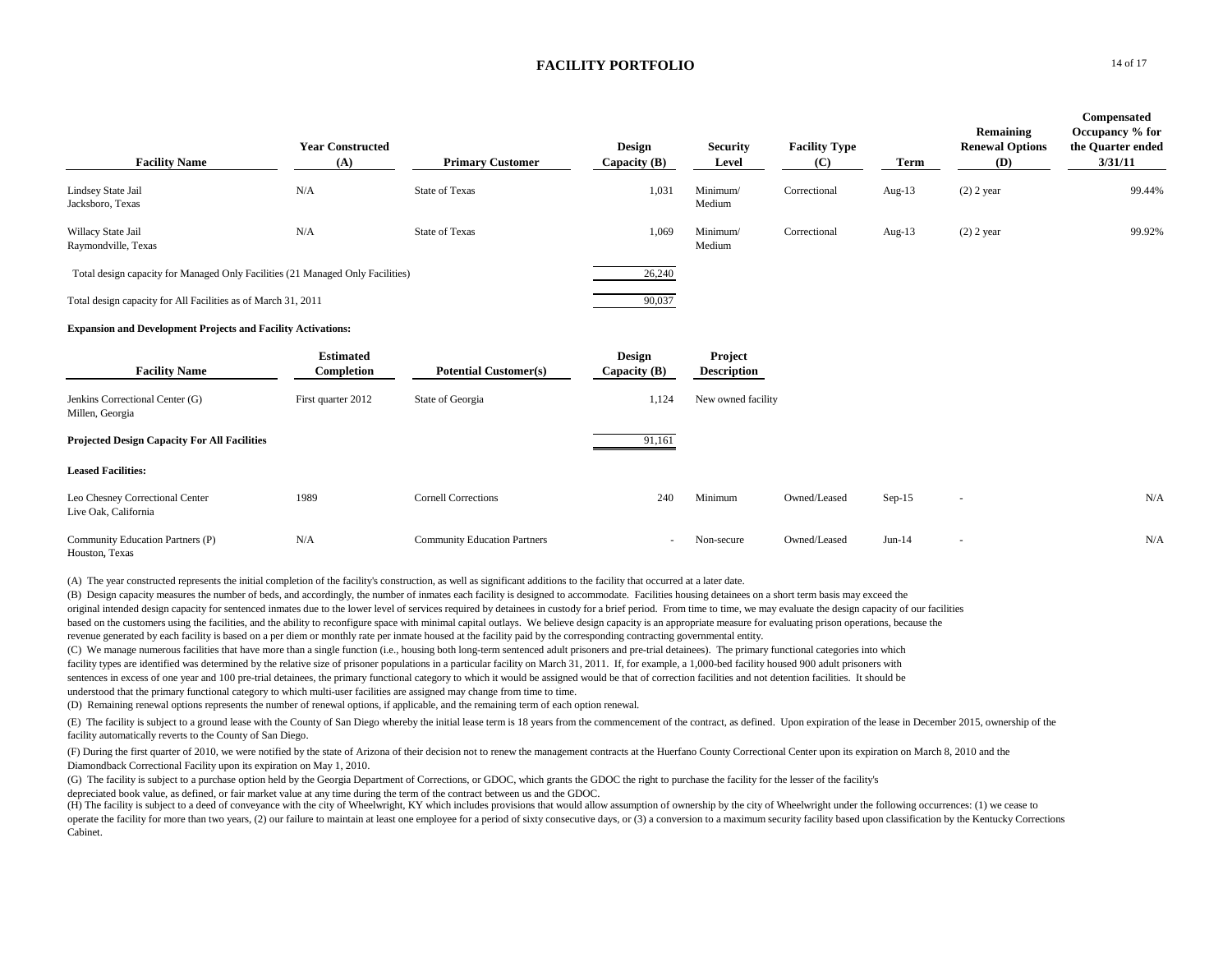|                      |                         |                         |                |                 |                      |      |                        | Compensated       |
|----------------------|-------------------------|-------------------------|----------------|-----------------|----------------------|------|------------------------|-------------------|
|                      |                         |                         |                |                 |                      |      | Remaining              | Occupancy % for   |
|                      | <b>Year Constructed</b> |                         | Design         | <b>Security</b> | <b>Facility Type</b> |      | <b>Renewal Options</b> | the Quarter ended |
| <b>Facility Name</b> | 'А.                     | <b>Primary Customer</b> | Capacity $(B)$ | <b>Level</b>    |                      | Term | (D)                    | 3/31/11           |

(I) During December 2009, we announced our decision to cease operations at our Prairie Correctional Facility on or about February 1, 2010 due to low inmate populations at the facility. During 2009, the Prairie facility hou from the states of Minnesota and Washington. However, due to excess capacity in the states' systems, both states removed the populations held at Prairie.

(J) The facility is subject to a purchase option held by the Tallahatchie County Correctional Authority which grants Tallahatchie County Correctional Authority the right to purchase the facility at

any time during the contract at a price generally equal to the cost of the premises less an allowance for amortization originally over a 20 year period. The amortization period was extended through 2050 in connection with an expansion completed during the fourth quarter of 2007.

(K) The State of Montana has an option to purchase the facility generally at any time during the term of the contract with us at fair market value less the sum of a pre-determined

portion of per-diem payments made to us by the state of Montana.

(L) During December 2008, we were notified by Hamilton County, Ohio of its intent to terminate the lease for the 850-bed Queensgate Correctional Facility. We believe the County elected to terminate the lease effective Janu 2009, due to funding issues experienced by the County.

(M) The facility is subject to a purchase option held by the Oklahoma Department of Corrections, or ODC, which grants the ODC the right to purchase the facility at its fair market value at any time.

(N) The state of Tennessee has the option to purchase the facility in the event of our bankruptcy, or upon an operational breach, as defined, at a price equal to the book value, as defined.

(O) The District of Columbia has the right to purchase the facility at any time during the term of the contract at a price generally equal to the present value of the remaining lease payments for

the premises. Upon expiration of the lease in 2017, ownership of the facility automatically reverts to the District of Columbia.

(P) The alternative educational facility is currently configured to accommodate 900 at-risk juveniles and may be expanded to accommodate a total of 1,400 at-risk juveniles.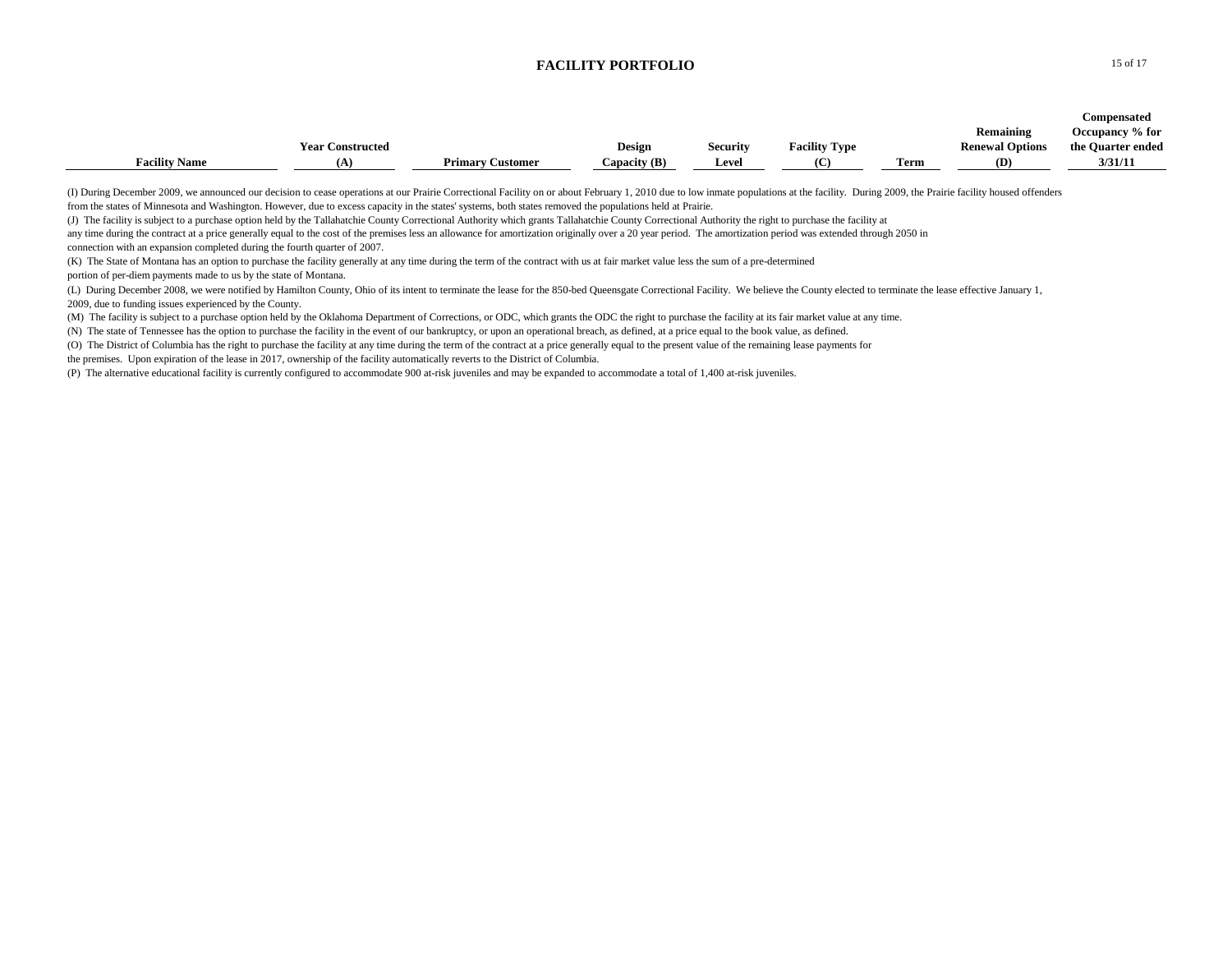## **DIVERSIFICATION OF REVENUE**

(Unaudited and amounts in thousands)

| <b>Customer</b>                                   | <b>Management Revenue For</b><br>the Three Months Ended<br><b>March 31, 2011</b> |         | <b>Percent of Management Revenue</b><br><b>For the Three Months Ended</b><br><b>March 31, 2011</b> |  |
|---------------------------------------------------|----------------------------------------------------------------------------------|---------|----------------------------------------------------------------------------------------------------|--|
| <b>United States Marshals</b>                     | \$                                                                               | 82,760  | 19.40%                                                                                             |  |
| California                                        |                                                                                  | 60,592  | 14.20%                                                                                             |  |
| <b>Bureau of Prisons</b>                          |                                                                                  | 50,430  | 11.82%                                                                                             |  |
| United States Immigration and Customs Enforcement |                                                                                  | 49,184  | 11.53%                                                                                             |  |
| Texas                                             |                                                                                  | 22,947  | 5.38%                                                                                              |  |
| Georgia                                           |                                                                                  | 20,649  | 4.84%                                                                                              |  |
| Tennessee                                         |                                                                                  | 20,183  | 4.73%                                                                                              |  |
| Florida                                           |                                                                                  | 19,229  | 4.51%                                                                                              |  |
| Colorado                                          |                                                                                  | 17,385  | 4.07%                                                                                              |  |
| Hawaii                                            |                                                                                  | 10,168  | 2.38%                                                                                              |  |
|                                                   |                                                                                  | 353,527 | 82.86%                                                                                             |  |
| <b>Total Management Revenue</b>                   |                                                                                  | 426,647 | 100.00%                                                                                            |  |